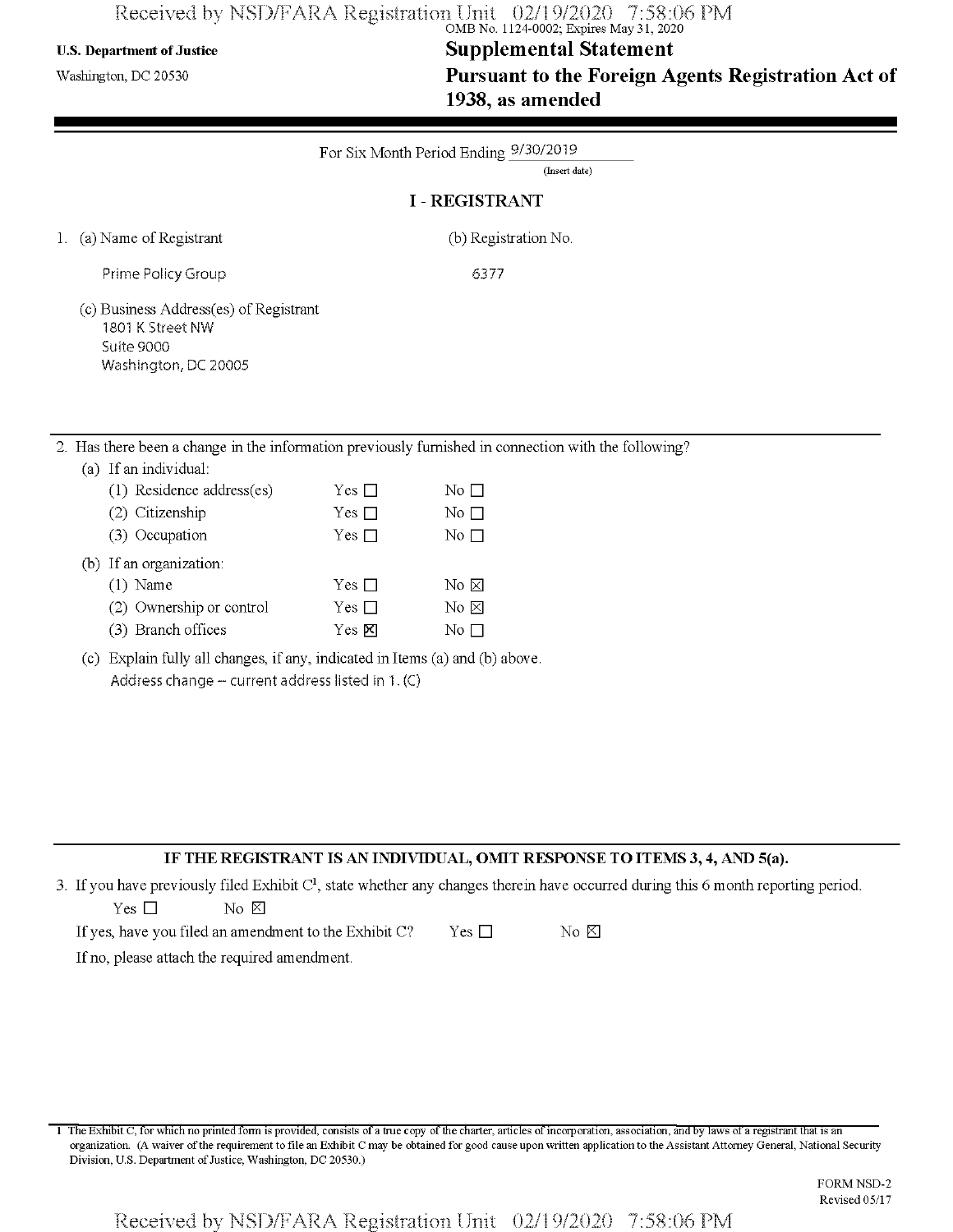|                                                    | 4. (a) Have any persons ceased acting as partners, officers, directors or similar officials of the registrant during this 6 month reporting period? |                        |                         |                       |
|----------------------------------------------------|-----------------------------------------------------------------------------------------------------------------------------------------------------|------------------------|-------------------------|-----------------------|
| Yes $\square$                                      | $\overline{N}$ $\overline{N}$                                                                                                                       |                        |                         |                       |
| If yes, furnish the following information:         |                                                                                                                                                     |                        |                         |                       |
| Name                                               |                                                                                                                                                     | Position               |                         | Date Connection Ended |
|                                                    |                                                                                                                                                     |                        |                         |                       |
|                                                    |                                                                                                                                                     |                        |                         |                       |
|                                                    |                                                                                                                                                     |                        |                         |                       |
|                                                    | (b) Have any persons become partners, officers, directors or similar officials during this 6 month reporting period?                                |                        |                         |                       |
| Yes $\square$                                      | No &                                                                                                                                                |                        |                         |                       |
|                                                    |                                                                                                                                                     |                        |                         |                       |
| If yes, furnish the following information:<br>Name | Residence Address                                                                                                                                   | Citizenship            | Position                | Date Assumed          |
|                                                    |                                                                                                                                                     |                        |                         |                       |
|                                                    |                                                                                                                                                     |                        |                         |                       |
|                                                    |                                                                                                                                                     |                        |                         |                       |
|                                                    |                                                                                                                                                     |                        |                         |                       |
|                                                    |                                                                                                                                                     |                        |                         |                       |
|                                                    | 5. (a) Has any person named in Item 4(b) rendered services directly in furtherance of the interests of any foreign principal?                       |                        |                         |                       |
| Yes $\square$                                      | No X                                                                                                                                                |                        |                         |                       |
|                                                    | If yes, identify each such person and describe the service rendered.                                                                                |                        |                         |                       |
|                                                    |                                                                                                                                                     |                        |                         |                       |
|                                                    |                                                                                                                                                     |                        |                         |                       |
|                                                    |                                                                                                                                                     |                        |                         |                       |
|                                                    | (b) During this six month reporting period, has the registrant hired as employees or in any other capacity, any persons who rendered                |                        |                         |                       |
|                                                    | or will render services to the registrant directly in furtherance of the interests of any foreign principal(s) in other than a clerical or          |                        |                         |                       |
|                                                    | secretarial, or in a related or similar capacity?<br>$Yes \Box$                                                                                     | No $\times$            |                         |                       |
|                                                    |                                                                                                                                                     |                        |                         |                       |
| Name                                               | Residence Address                                                                                                                                   | Citizenship            | Position                | Date Assumed          |
|                                                    |                                                                                                                                                     |                        |                         |                       |
|                                                    |                                                                                                                                                     |                        |                         |                       |
|                                                    |                                                                                                                                                     |                        |                         |                       |
|                                                    |                                                                                                                                                     |                        |                         |                       |
|                                                    |                                                                                                                                                     |                        |                         |                       |
|                                                    | (c) Have any employees or individuals, who have filed a short form registration statement, terminated their employment or                           |                        |                         |                       |
|                                                    | connection with the registrant during this 6 month reporting period?                                                                                | $Yes \times$           | $\overline{N}$ o $\Box$ |                       |
| If yes, furnish the following information:         |                                                                                                                                                     |                        |                         |                       |
| Name                                               |                                                                                                                                                     | Position or Connection |                         | Date Terminated       |
| <b>Edward Cox</b>                                  | Managing Director                                                                                                                                   |                        |                         | 8/31/2019             |
|                                                    |                                                                                                                                                     |                        |                         |                       |
|                                                    |                                                                                                                                                     |                        |                         |                       |
|                                                    |                                                                                                                                                     |                        |                         |                       |
|                                                    | (d) Have any employees or individuals, who have filed a short form registration statement, terminated their connection with any foreign             |                        |                         |                       |
|                                                    | $Yes \times$<br>principal during this 6 month reporting period?                                                                                     | No $\square$           |                         |                       |
|                                                    |                                                                                                                                                     |                        |                         |                       |
| If yes, furnish the following information:         |                                                                                                                                                     |                        |                         |                       |
| Name                                               | Position or Connection                                                                                                                              | Foreign Principal      |                         | Date Terminated       |
|                                                    |                                                                                                                                                     |                        |                         |                       |
|                                                    |                                                                                                                                                     |                        |                         |                       |
|                                                    |                                                                                                                                                     |                        |                         |                       |
|                                                    |                                                                                                                                                     |                        |                         |                       |

6. Have short form registration statements been filed by all of the persons named in Items 5(a) and 5(b) of the supplemental statement? Yes  $\boxtimes$  No  $\Box$ 

If no, list names of persons who have not filed the required statement. N/A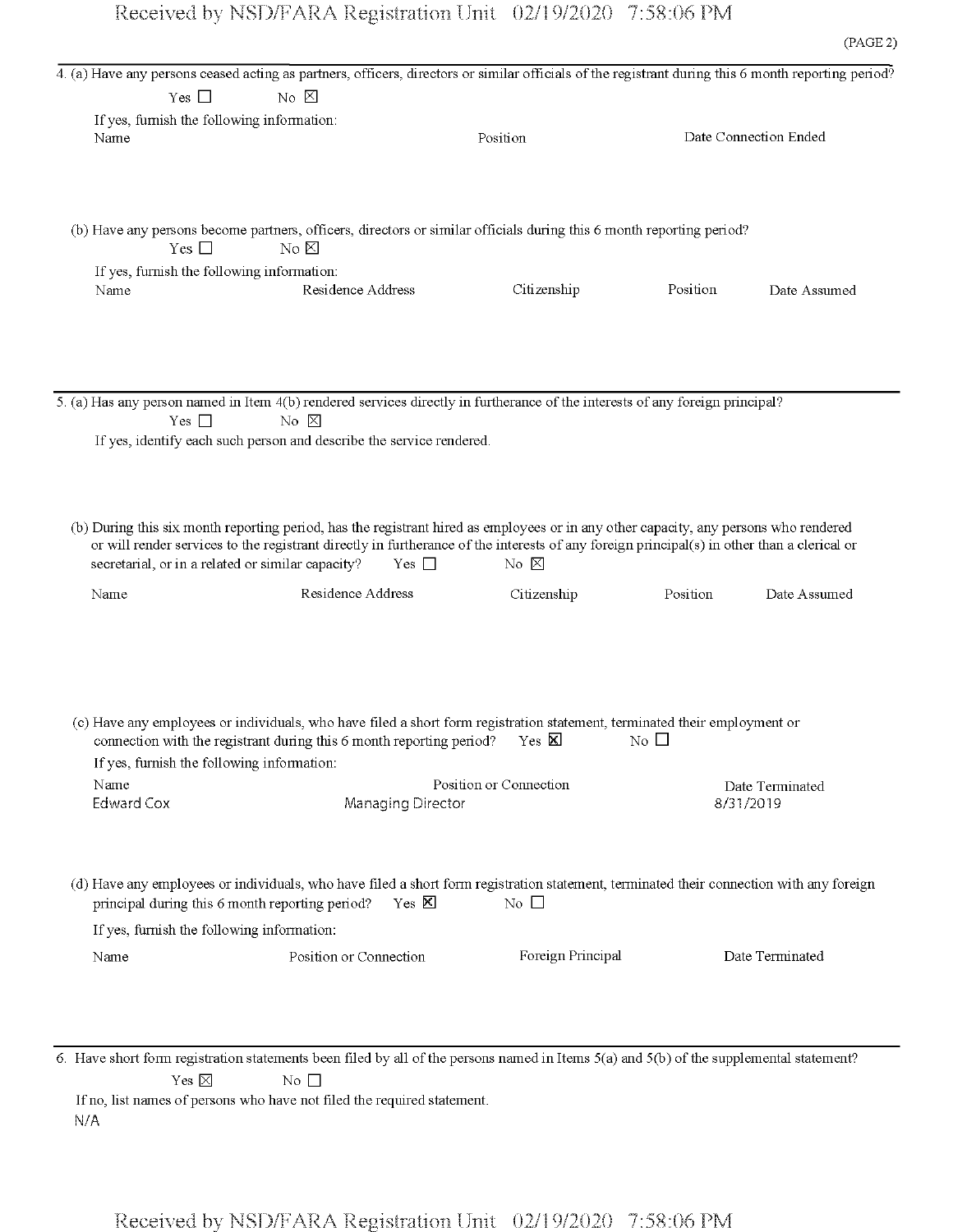|                                                                                                                                                   |           |                     |                 | (PA |
|---------------------------------------------------------------------------------------------------------------------------------------------------|-----------|---------------------|-----------------|-----|
| <b>II - FOREIGN PRINCIPAL</b>                                                                                                                     |           |                     |                 |     |
| 7. Has your connection with any foreign principal ended during this 6 month reporting period?<br>If yes, furnish the following information:       |           | Yes $\boxtimes$     | No $\Box$       |     |
| Foreign Principal<br>Turkish Republic of Northern Cyprus                                                                                          | 9/30/2019 | Date of Termination |                 |     |
| Parkington International                                                                                                                          | 6/4/2019  |                     |                 |     |
|                                                                                                                                                   |           |                     |                 |     |
|                                                                                                                                                   |           |                     |                 |     |
|                                                                                                                                                   |           |                     |                 |     |
| 8. Have you acquired any new foreign principal(s) <sup>2</sup> during this 6 month reporting period?<br>If yes, furnish th following information: |           | Yes $\boxtimes$     | $\rm No$ $\Box$ |     |
| Name and Address of Foreign Principal(s)                                                                                                          |           | Date Acquired       |                 |     |
| Government of National Accord Libya, Office of the Deputy Prime Minister                                                                          | 5/2/2019  |                     |                 |     |
| Ministry of Foreign Affairs Embassy of Japan                                                                                                      | 4/1/2019  |                     |                 |     |
|                                                                                                                                                   |           |                     |                 |     |
|                                                                                                                                                   |           |                     |                 |     |

9. In addition to those named in Items 7 and 8, if any, list foreign principal(s)2 whom you continued to represent during the 6 month reporting period.

N/A

|               |                                                        |              | 10. (a) Have you filed exhibits for the newly acquired foreign principal(s), if any, listed in Item 8? |            |                                                                                                             |
|---------------|--------------------------------------------------------|--------------|--------------------------------------------------------------------------------------------------------|------------|-------------------------------------------------------------------------------------------------------------|
| Exhibit $A^3$ |                                                        | Yes ⊠        | No $\Box$                                                                                              |            |                                                                                                             |
| Exhibit $B4$  |                                                        | Yes $\nabla$ | No $\Box$                                                                                              |            |                                                                                                             |
|               | If no, please attach the required exhibit.             |              |                                                                                                        |            |                                                                                                             |
|               |                                                        |              |                                                                                                        |            | (b) Have there been any changes in the Exhibits A and B previously filed for any foreign principal whom you |
|               | represented during this six month period?              |              |                                                                                                        | Yes $\Box$ | $\rm{No}$ $\rm{\boxtimes}$                                                                                  |
|               | If yes, have you filed an amendment to these exhibits? |              |                                                                                                        | Yes $\Box$ | $\rm{No}$ $\rm{M}$                                                                                          |
|               | If no, please attach the required amendment.           |              |                                                                                                        |            |                                                                                                             |

2 The term "foreign principal" includes, in addition to those defined in Section 1(b) of the Act, an individual organization any of whose activities are directly or indirectly supervised, directed, controlled, financed, or subsidized in whole or in major part by a foreign government, foreign political party, foreign organization or foreign individual. (See Rule 100(a) (9)). A registrant who represents more than one foreign principal is required to list in the statements he files under the Act only those principals for whom he is not entitled to claim exemption under Section 3 of the Act. (See Rule 208.)

3 The Exhibit A, which is filed on FormNSD-3, sets forth the information required to be disclosed concerning each foreign principal.

4 The Exhibit B, which is filed on FormNSD-4, sets forth the information concerning the agreement or understanding between the registrant and the foreign principal.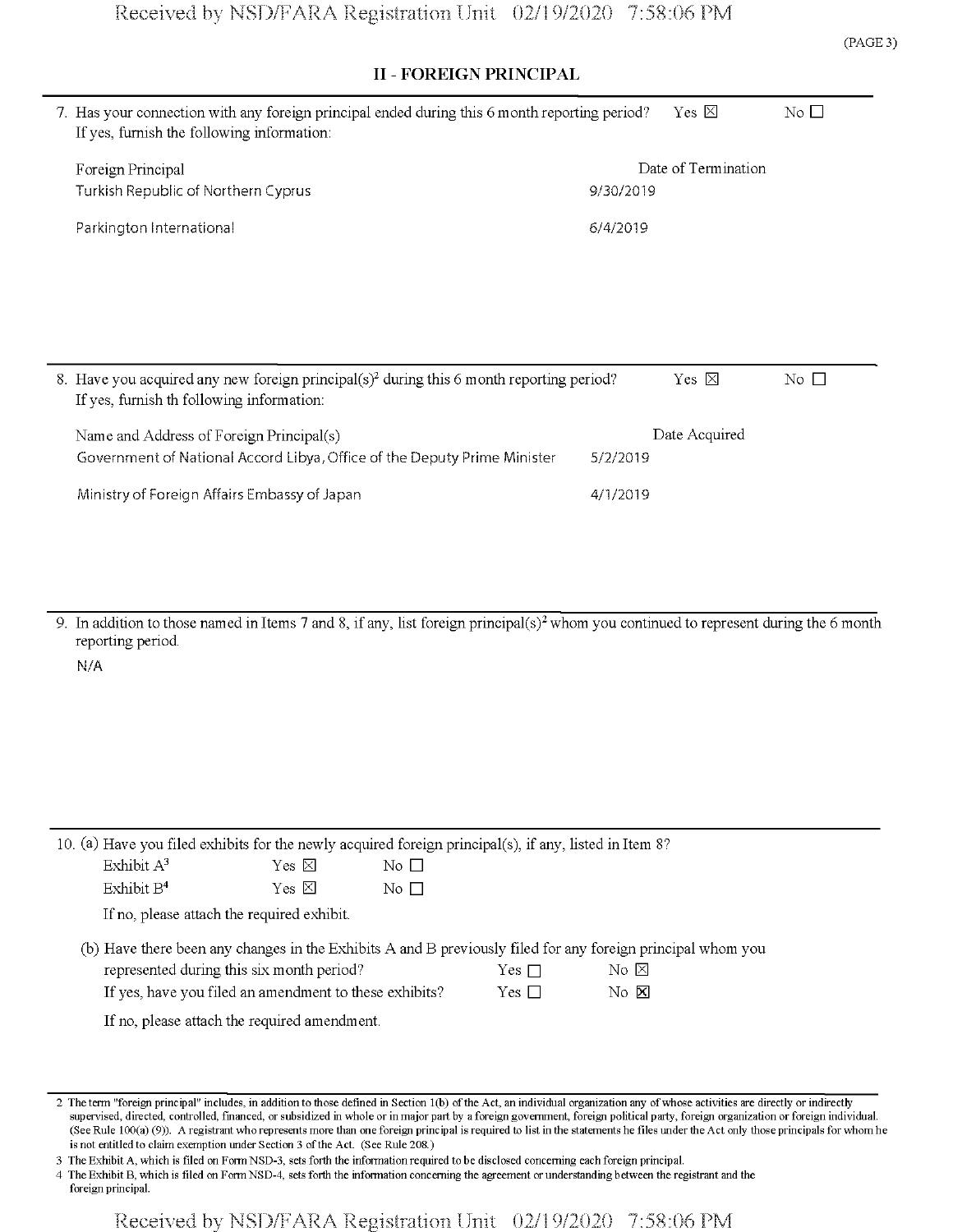## **III - ACTIVITIES**

11. During this 6 month reporting period, have you engaged in any activities for or rendered any services to any foreign principal named in Items 7, 8, or 9 of this statement? Yes  $\boxtimes$  Yes  $\boxtimes$  No  $\square$ 

If yes, identify each foreign principal and describe in full detail your activities and services:

TRNC: Ongoing meetings with House Senate and Administration officials for the purpose of educating said officials on the current situation in the TRNC.

Government of National Accord Libya, Office of the Deputy Prime Minister: Introduce the Deputy Prime Minister to officials in the Congress and the Administration.

Ministry of Foreign Affairs Japan Embassy (MOFA Japan): Provide strategic advice and counsel on Public policy issues, political advice and counsel and monitor Congress and Administration.

12. During this 6 month reporting period, have you on behalf of any foreign principal engaged in political activity<sup>5</sup> as defined below? Yes  $\boxtimes$  No  $\Box$ 

If yes, identify each such foreign principal and describe in full detail all such political activity, indicating, among other things, the relations, interests and policies sought to be influenced and the means employed to achieve this purpose. Ifthe registrant arranged, sponsored or delivered speeches, lectures or radio and TV broadcasts, give details as to dates, places of delivery, names of speakers and subject matter.

TRNC: Ongoing meetings with House Senate and Administration officials for the purpose of educating said officials on the current situation in the TRNC.

Government of National Accord Libya, Office of the Deputy Prime Minister: Introduce the Deputy Prime Minister to officials in the Congress and the Administration.

Ministry of Foreign AffairsJapan Embassy (MOFAJapan): Provide strategic advice and counsel on Public policy issues, political advice and counsel and monitor Congress and Administration.

13. In addition to the above described activities, if any, have you engaged in activity on your own behalfwhich benefits your foreign principal(s)? Yes  $\square$  No  $\boxtimes$ 

If yes, describe fully.

"Political activity," as defined in Section 1(o) of the Act, means any activity that the person engaging in believes will, or that the person intends to, in any way influence any agency or official of the Government of the United States or any section of the public within the United States with reference to formulating, adopting or changing the domestic or foreign policies ofthe United States or with reference to political or public interests, policies, or relations of a government of a foreign country or a foreign political party.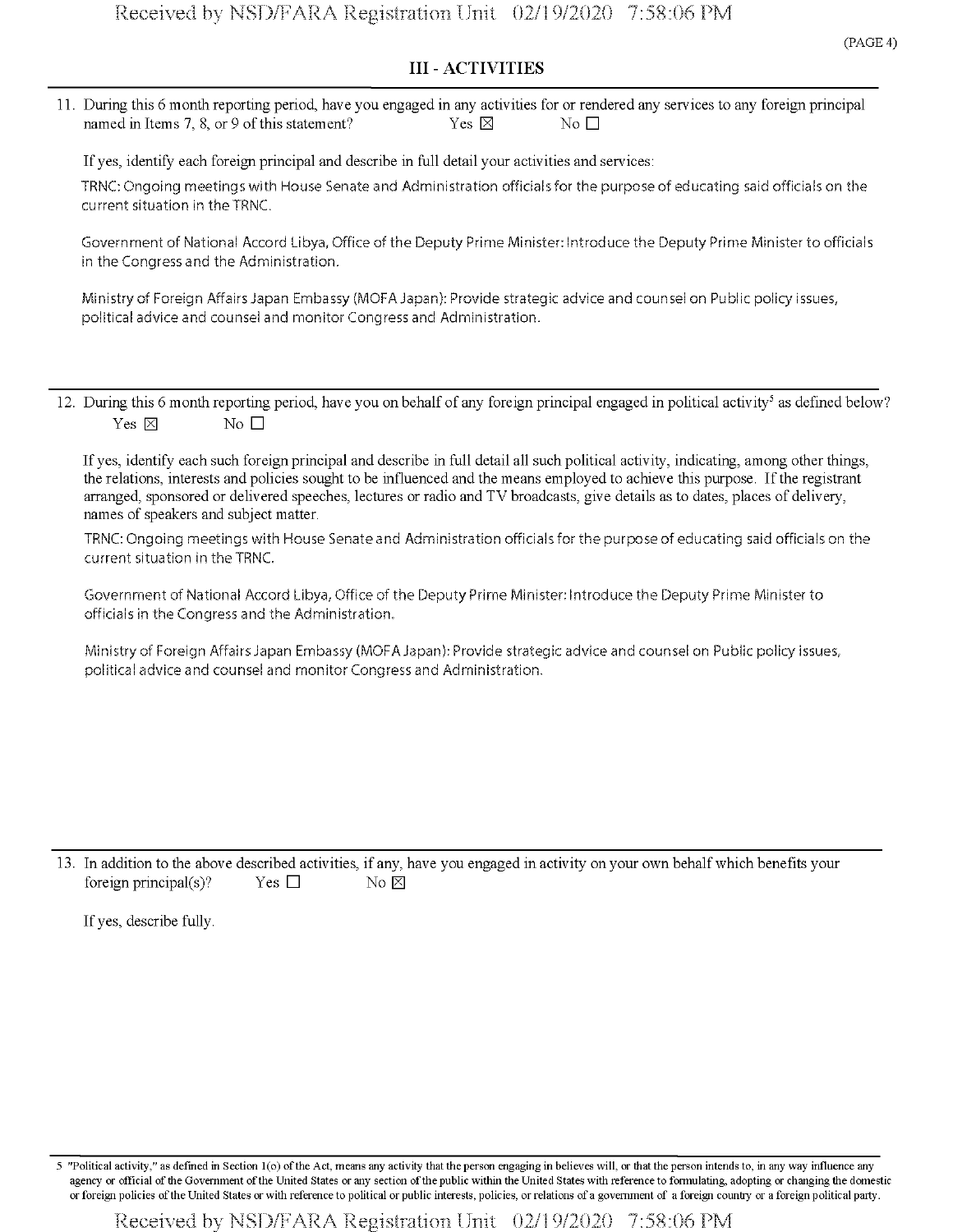## **IV - FINANCIAL INFORMATION**

## **14** (a) **RECEIPTS-MONIES**

During this 6 month reporting period, have you received from any foreign principal named in Items 7, 8, or 9 of this statement, or from any other source, for or in the interests of any such foreign principal, any contributions, income or money either as compensation or otherwise?  $Y$ es  $\boxtimes$  No  $\square$ 

If no, explain why.

If yes, set forth below in the required detail and separately for each foreign principal an account of such monies.<sup>6</sup>

| Date      | From Whom  | Purpose                               | Amount    |
|-----------|------------|---------------------------------------|-----------|
| 5/23/2019 | TRNC       | Monthly Retainer per contract         | \$35,500  |
| 6/12/2019 | TRNC -     | Monthly Retainer per contract         | \$35,500  |
| 4/22/2019 | MOFA Japan | Retainer for four months per contract | \$110,000 |
| 8/23/2019 | MOFA Japan | Retainer for four months per contract | \$110,000 |

|     |                                                                                                                                                                                                                                           |          |            |           | \$291,000 |
|-----|-------------------------------------------------------------------------------------------------------------------------------------------------------------------------------------------------------------------------------------------|----------|------------|-----------|-----------|
|     |                                                                                                                                                                                                                                           |          |            |           | Total     |
| (b) | RECEIPTS - FUNDRAISING CAMPAIGN<br>During this 6 month reporting period, have you received, as part of a fundraising campaign <sup>7</sup> , any money on behalf of any<br>foreign principal named in Items 7, 8, or 9 of this statement? |          | Yes $\Box$ | No ⊠      |           |
|     | If yes, have you filed an Exhibit $D^8$ to your registration?                                                                                                                                                                             |          | Yes $\Box$ | $No$ $N0$ |           |
|     | If yes, indicate the date the Exhibit D was filed.                                                                                                                                                                                        | Date N/A |            |           |           |

## (c) **RECEIPTS-TfflNGS OF VALUE**

During this 6 month reporting period, have you received any thing of value<sup>9</sup> other than money from any foreign principal named in Items 7, 8, or 9 ofthis statement, or from any other source, for or in the interests of any such foreign principal? Yes  $\square$  No  $\boxtimes$ 

If yes, furnish the following information:

Foreign Principal Date Received Thing of Value Purpose

<sup>6,</sup> 7 A registrant is required to file an Exhibit D if he collects or receives contributions, loans, moneys, or other things of value for a foreign principal, as part of a fundraising campaign. (See Rule 201(e)).

<sup>8</sup> An Exhibit D, for which no printed form is provided, sets forth an account of money collected or received as a result of a fundraising campaign and transmitted for a foreign principal.

<sup>9</sup> Things ofvalue include but are not limited to gifts, interest free loans, expense free travel, favored stock purchases, exclusive rights, favored treatment over competitors, "kickbacks," and the like.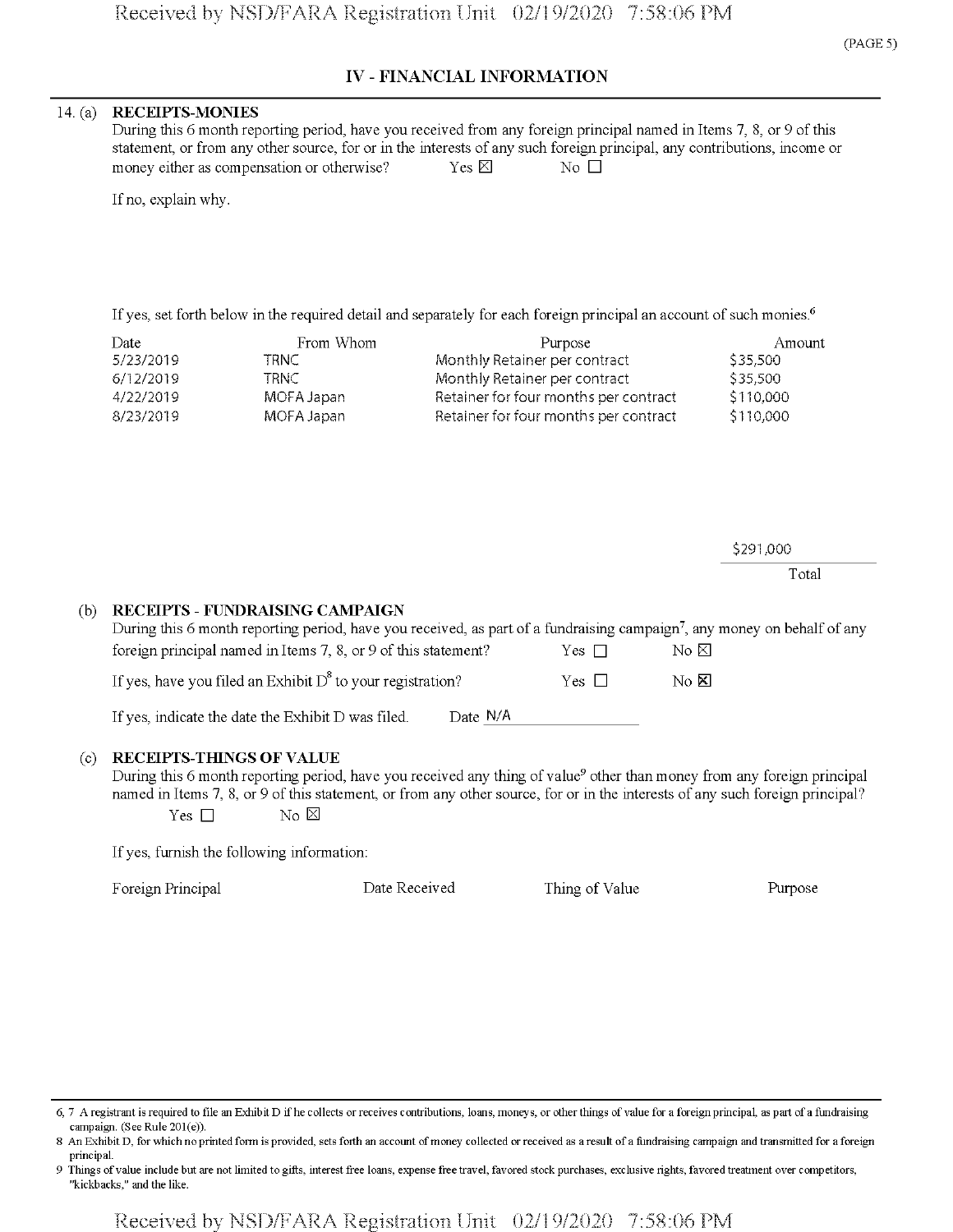| 15. (a) DISBURSEMENTS-MONIES                   |                                                                                                                         |
|------------------------------------------------|-------------------------------------------------------------------------------------------------------------------------|
| During this 6 month reporting period, have you |                                                                                                                         |
|                                                | (1) disbursed or expended monies in connection with activity on behalf of any foreign principal named in Items 7, 8, or |
| 9 of this statement? Yes $\boxtimes$           | No $\Box$                                                                                                               |

| (2) transmitted monies to any such foreign principal? | Yes $\Box$ | No $\boxtimes$ |
|-------------------------------------------------------|------------|----------------|

If no, explain in full detail why there were no disbursements made on behalf of any foreign principal.

If yes, set forth below in the required detail and separately for each foreign principal an account of such monies, including monies transmitted, if any, to each foreign principal.

| Date      | To Whom                     | Purpose                    | Amount   |
|-----------|-----------------------------|----------------------------|----------|
| 5/2/2019  | Ralph Posner, JDA Frontline | Consulting services - TRNC | S37.500  |
| 5/30/2019 | Ralph Posner, JDA Frontline | Consulting services - TRNC | \$12,500 |
| 7/2/2019  | Ralph Posner, JDA Frontline | Consulting services - TRNC | \$12,500 |

\$67,500

Total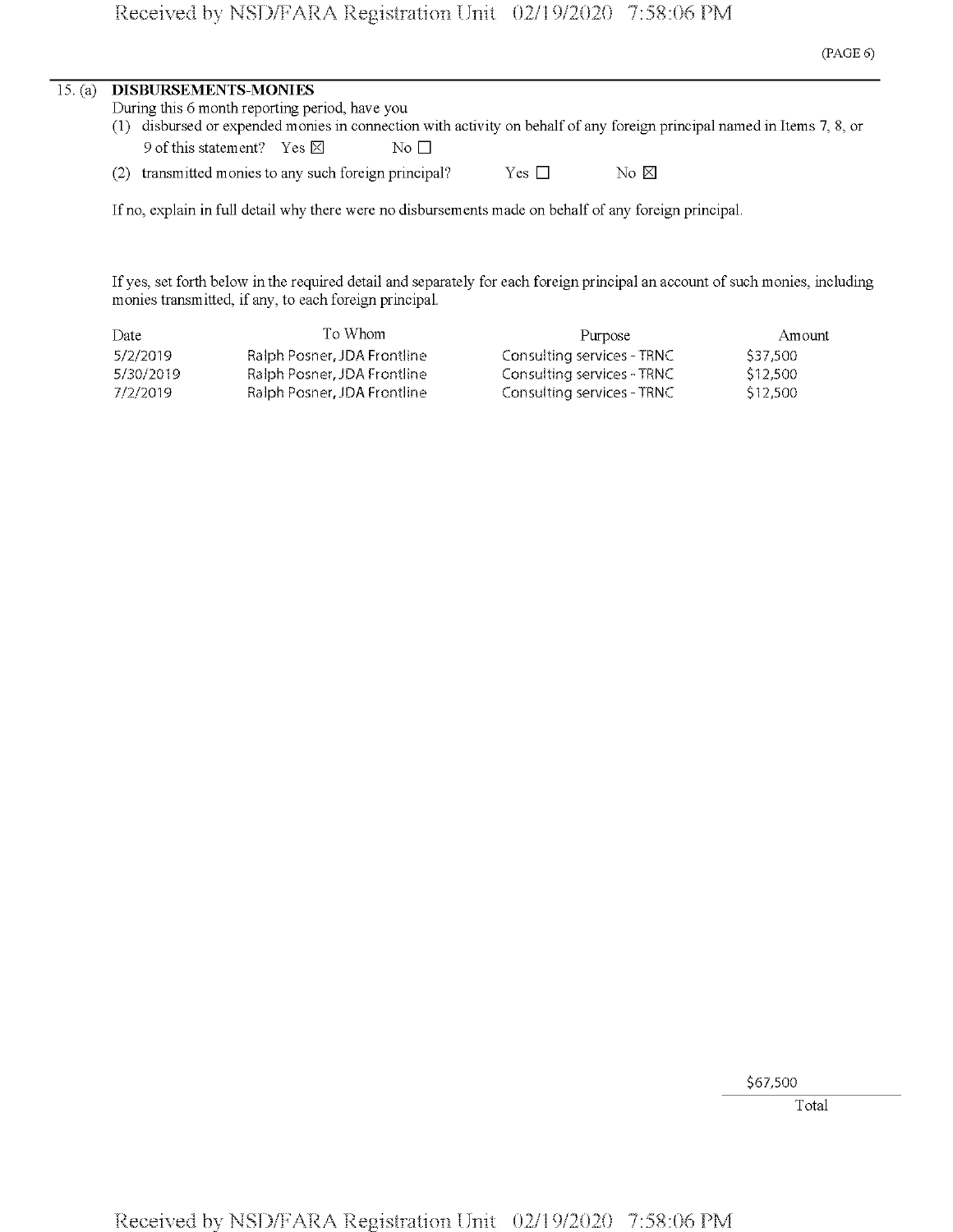#### **(b) DISBURSEMENTS-TfflNGS OF VALUE**

During this 6 month reporting period, have you disposed of anything of value<sup>10</sup> other than money in furtherance of or in connection with activities on behalf of any foreign principal named in Items 7, 8, or 9 ofthis statement?

Yes  $\square$  No  $\boxtimes$ 

If yes, furnish the following information:

| Date | Recipient | Foreign Principal |  |
|------|-----------|-------------------|--|

Thing of Value Purpose

## (c) **DISBURSEMENTS-POLITICAL CONTRIBUTIONS**

During this 6 month reporting period, have you from your own funds and on your own behalf either directly or through any other person, made any contributions of money or other things of value<sup>11</sup> in connection with an election to any political office, or in connection with any primary election, convention, or caucus held to select candidates for political office?

Yes  $\boxtimes$  No  $\Box$ 

If yes, furnish the following information:

| Date       | Amount or Thing of Value | Political Organization or Candidate | Location of Event |
|------------|--------------------------|-------------------------------------|-------------------|
| 2-Apr      | \$500                    | Graves for Congress                 | Washington, DC    |
| 10-Apr     | \$1,000                  | Friends of Dick Durbin              | Washington, DC    |
| 30-Apr     | 5500                     | Walorski for Congress               | Washington, DC    |
| 13-May     | \$500                    | Collins for Senator                 | Washington, DC    |
| 22-May     | \$500                    | Mike Kelly for Congress             | Washington, DC    |
| $12 - Jun$ | 52,500                   | Believe in America PAC              | Washington, DC    |
| 19-Jun     | \$500                    | Mark Takano for Congress            | Washington, DC    |
| $20 - Jun$ | \$2,500                  | McConnell for Senate Committee      | Washington, DC    |
| $24$ -Jun  | \$1,000                  | Collins for Senator                 | Washington, DC    |
| $25 - Jun$ | \$500                    | Texans for Jodey Arrington          | Washington, DC    |
| $16 -$ Jul | \$500                    | Dan Lipinski for Congress           | Washington, DC    |
| 18-Sep     | 51,000                   | Cindy Hyde-Smith for U.S. Senate    | Washington, DC    |
| 17-Sep     | \$1,000                  | Nita Lowey for Congress             | Washington, DC    |
| 17-Sep     | \$1,000                  | Walden for Congress                 | Washington, DC    |
| 18-Sep     | \$1,000                  | Bob Casey for U.S. Senate           | Washington, DC    |
| 26-Sept    | \$1,000                  | The Doug LaMalfa Committee          | Washington, DC    |
| 24-Sep     | \$1,000                  | Menendez for Senate                 | Washington, DC    |
| $25-$ Sep  | 51,000                   | Nancy Pelosi for Congress           | Washington, DC    |
| $26-$ Sep  | \$1,000                  | Richard E Neal for Congress         | Washington, DC    |
| $26-$ Sep  | \$1,000                  | <b>Greg Pence for Congress</b>      | Washington, DC    |
| $26 - Sep$ | \$1,000                  | Team Graham, Inc                    | Washington, DC    |

10,11 Things ofvalue include but are not limited to gifts, interest free loans, expense free travel, favored stock purchases, exclusive rights, favored treatment over competitors, "kickbacks," and the like.

Received by NSD/FARA Registration Unit 02/19/2020 7:58:06 PM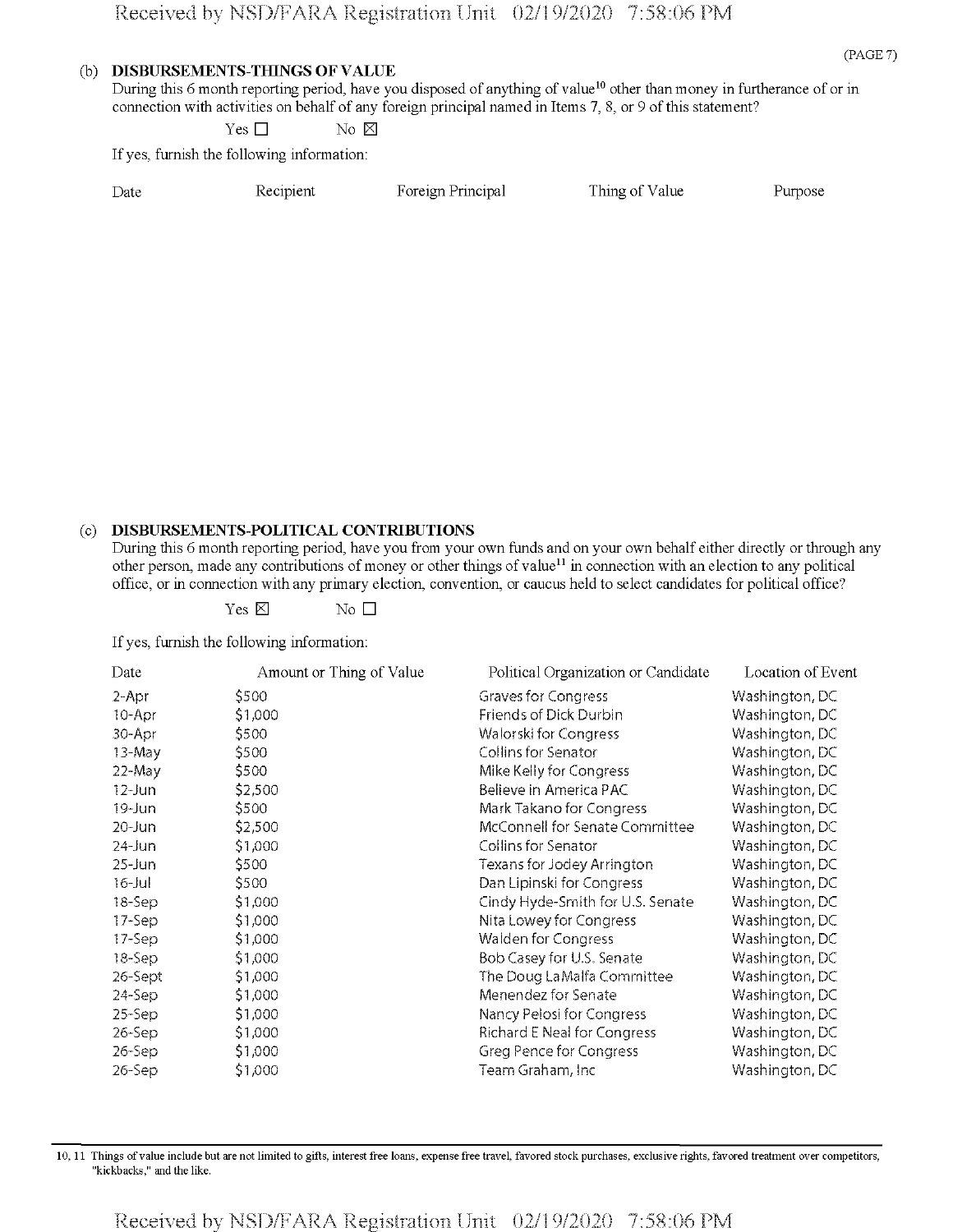## V - INFORMATIONAL MATERIALS

| 16. (a) During this 6 month reporting period, did you prepare, disseminate or cause to be disseminated any informational materials? <sup>12</sup>                                                                                                                                                                                                                                                                  |                                     |                                                                                                                                                                                       |
|--------------------------------------------------------------------------------------------------------------------------------------------------------------------------------------------------------------------------------------------------------------------------------------------------------------------------------------------------------------------------------------------------------------------|-------------------------------------|---------------------------------------------------------------------------------------------------------------------------------------------------------------------------------------|
| Yes $\times$<br>No $\square$                                                                                                                                                                                                                                                                                                                                                                                       |                                     |                                                                                                                                                                                       |
| If Yes, go to Item 17.                                                                                                                                                                                                                                                                                                                                                                                             |                                     |                                                                                                                                                                                       |
| (b) If you answered No to Item 16(a), do you disseminate any material in connection with your registration?<br>Yes $\Box$<br>No $\Box$                                                                                                                                                                                                                                                                             |                                     |                                                                                                                                                                                       |
| If Yes, please forward the materials disseminated during the six month period to the Registration Unit for review.                                                                                                                                                                                                                                                                                                 |                                     |                                                                                                                                                                                       |
| 17. Identify each such foreign principal.<br><b>TRNC</b><br>Government of National Accord Libya, Office of the Deputy Prime Minister                                                                                                                                                                                                                                                                               |                                     |                                                                                                                                                                                       |
| 18. During this 6 month reporting period, has any foreign principal established a budget or allocated a specified sum of money to                                                                                                                                                                                                                                                                                  |                                     |                                                                                                                                                                                       |
| finance your activities in preparing or disseminating informational materials?                                                                                                                                                                                                                                                                                                                                     |                                     | Yes $\square$<br>$\rm No~\n  X$                                                                                                                                                       |
| If yes, identify each such foreign principal, specify amount, and indicate for what period of time.                                                                                                                                                                                                                                                                                                                |                                     |                                                                                                                                                                                       |
|                                                                                                                                                                                                                                                                                                                                                                                                                    |                                     |                                                                                                                                                                                       |
| 19. During this 6 month reporting period, did your activities in preparing, disseminating or causing the dissemination of informational<br>materials include the use of any of the following:                                                                                                                                                                                                                      |                                     |                                                                                                                                                                                       |
| $\Box$ Radio or TV broadcasts $\Box$ Magazine or newspaper $\Box$ Motion picture films                                                                                                                                                                                                                                                                                                                             |                                     | $\Box$ Letters or telegrams                                                                                                                                                           |
| $\Box$ Advertising campaigns<br>$\Box$ Press releases                                                                                                                                                                                                                                                                                                                                                              |                                     | $\Box$ Pamphlets or other publications $\Box$ Lectures or speeches                                                                                                                    |
| ⊠ Other (specify) Statement, talking points                                                                                                                                                                                                                                                                                                                                                                        |                                     |                                                                                                                                                                                       |
| <b>Electronic Communications</b>                                                                                                                                                                                                                                                                                                                                                                                   |                                     |                                                                                                                                                                                       |
| $\boxtimes$ Email                                                                                                                                                                                                                                                                                                                                                                                                  |                                     |                                                                                                                                                                                       |
|                                                                                                                                                                                                                                                                                                                                                                                                                    |                                     |                                                                                                                                                                                       |
|                                                                                                                                                                                                                                                                                                                                                                                                                    |                                     |                                                                                                                                                                                       |
|                                                                                                                                                                                                                                                                                                                                                                                                                    |                                     |                                                                                                                                                                                       |
| 20. During this 6 month reporting period, did you disseminate or cause to be disseminated informational materials among any of<br>the following groups:                                                                                                                                                                                                                                                            |                                     |                                                                                                                                                                                       |
| Public officials                                                                                                                                                                                                                                                                                                                                                                                                   | $\boxtimes$ Newspapers              | $\Box$ Libraries                                                                                                                                                                      |
| Legislators<br><u>k</u>                                                                                                                                                                                                                                                                                                                                                                                            | $\Box$ Editors                      | $\Box$ Educational institutions                                                                                                                                                       |
| Government agencies<br>X                                                                                                                                                                                                                                                                                                                                                                                           | $\Box$ Civic groups or associations | $\Box$ Nationality groups                                                                                                                                                             |
| Other (specify) Congressional staff<br>$\times$                                                                                                                                                                                                                                                                                                                                                                    |                                     |                                                                                                                                                                                       |
| 21. What language was used in the informational materials:                                                                                                                                                                                                                                                                                                                                                         |                                     |                                                                                                                                                                                       |
| $\Sigma$ English                                                                                                                                                                                                                                                                                                                                                                                                   | $\Box$ Other (specify)              |                                                                                                                                                                                       |
| 22. Did you file with the Registration Unit, U.S. Department of Justice a copy of each item of such informational materials<br>disseminated or caused to be disseminated during this 6 month reporting period?                                                                                                                                                                                                     |                                     | $_{\text{Yes}}$ $\boxtimes$<br>$_{\rm No}$ $\Box$                                                                                                                                     |
| 23. Did you label each item of such informational materials with the statement required by Section 4(b) of the Act?<br>Yes $\boxtimes$<br>$\rm No$ $\Box$                                                                                                                                                                                                                                                          |                                     |                                                                                                                                                                                       |
| 12 The term informational materials includes any oral, visual, graphic, written, or pictorial information or matter of any kind, including that published by means of advertising,<br>books, periodicals, newspapers, lectures, broadcasts, motion pictures, or any means or instrumentality of interstate or foreign commerce or otherwise. Informational materials<br>filed pursuant to Section 4(b) of the Act. |                                     | disseminated by an agent of a foreign principal as part of an activity in itself exempt from registration, or an activity which by itself would not require registration, need not be |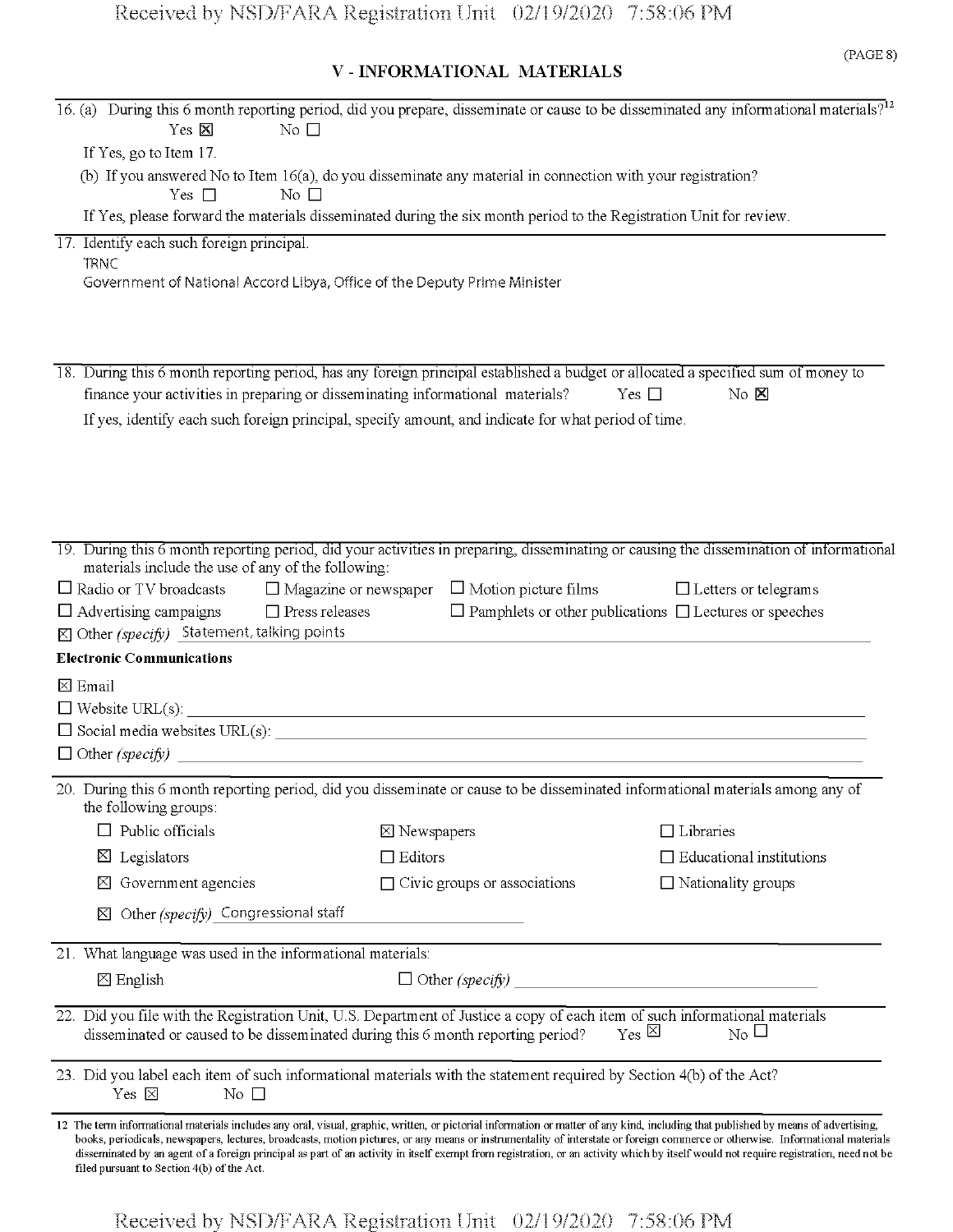## VI - EXECUTION

In accordance with 28 U.S.C. § 1746, the undersigned swear(s) or affirm(s) under penalty of perjury that he/she has (they have) read the information set forth in this registration statement and the attached exhibits and that he/she is (they are) familiar with the contents thereof and that such contents are in their entirety true and accurate to the best of his/her (their) knowledge and belief, except that the undersigned make(s) no representation as to truth or accuracy of the information contained in the attached Short Form Registration Statement(s), if any, insofar as such information is not within his/her (their) personal knowledge.

| (Date of signature) | (Print or type name under each signature or provide electronic signature <sup>13</sup> )                             |  |  |
|---------------------|----------------------------------------------------------------------------------------------------------------------|--|--|
|                     | Sign<br>and the control of the control of the control of the control of the control of the control of                |  |  |
|                     | Sign                                                                                                                 |  |  |
|                     | Sign<br>the control of the control of the control of the control of the control of the control of<br>аакказаакказаас |  |  |
|                     | Sign                                                                                                                 |  |  |

13 This statement shall be signed by the individual agent, if the registrant is an individual, or by a majority of those partners, officers, directors or persons performing similar functions, ifthe registrant is an organization, except that the organization can, by power of attorney, authorize one or more individuals to execute this statement on its behalf.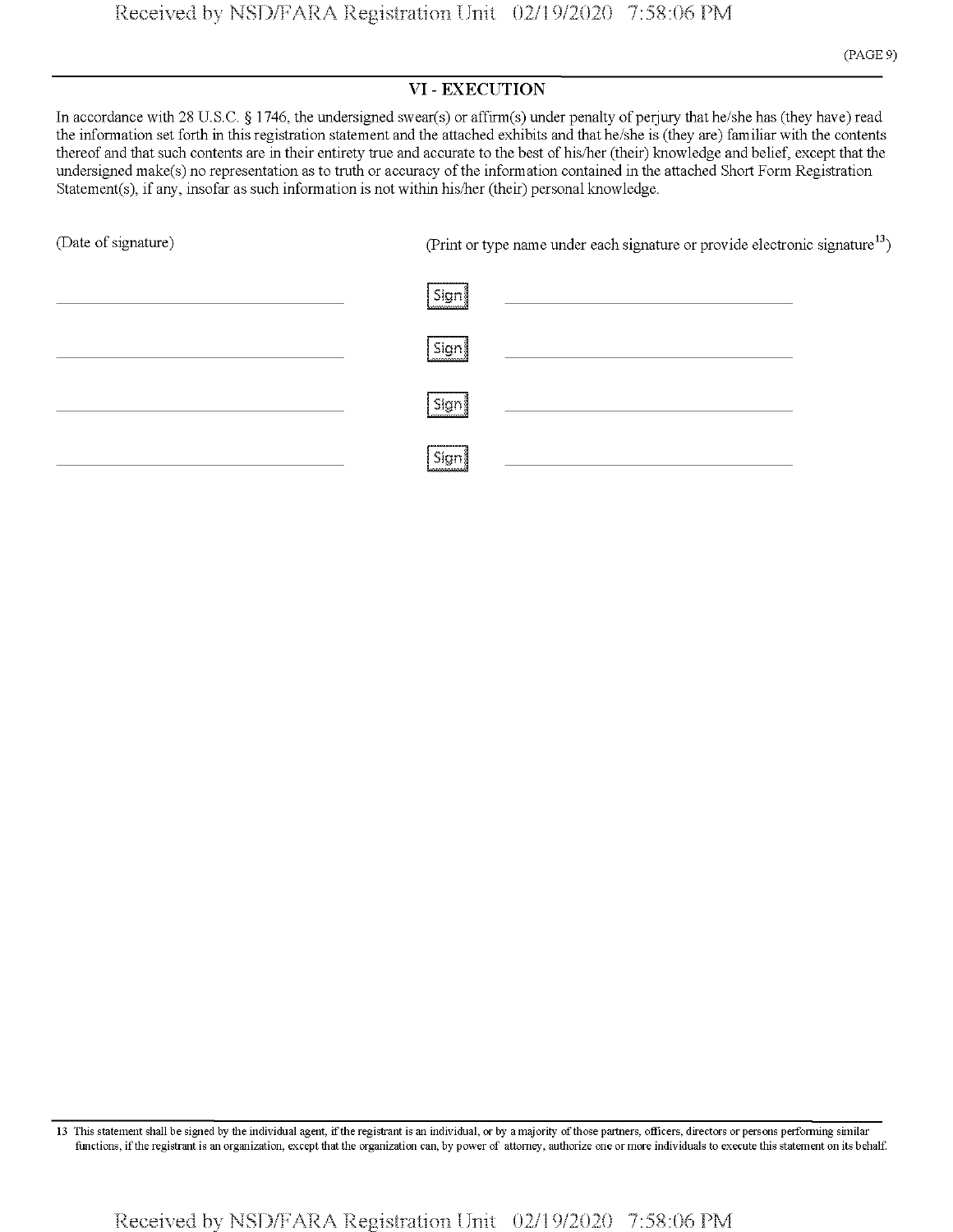## **Supplemental Statement: 9/30/2019**

## 15. C. Continued

| Date      | <b>Amount</b> | <b>Political Organization or Candidate</b> | <b>Location of Event</b> |
|-----------|---------------|--------------------------------------------|--------------------------|
| 6/10/2019 | \$1000        | Eric Holcomb for Governor                  | Washington, DC           |
| 6/10/2019 | \$2,500       | Believe in America PAC                     | Washington, DC           |
| 6/20/2019 | \$2,800       | McConnell for U.S. Senate                  | Washington, DC           |
| 9/19/2019 | \$1000        | Mike Crapo for U.S. Senate                 | Washington, DC           |
| 4/01/2019 | \$25          | <b>Act Blue</b>                            | Washington, DC           |
| 4/12/2019 | \$1,500       | <b>Blue Dog PAC</b>                        | Washington, DC           |
| 4/14/2019 | \$100         | <b>Act Blue</b>                            | Washington, DC           |
| 4/25/2019 | \$250         | <b>Act Blue</b>                            | Washington, DC           |
| 6/21/2019 | \$1000        | <b>Across the Aisle PAC</b>                | Washington, DC           |
| 6/23/2019 | \$500         | Tom O'Halleran for Congress                | Washington, DC           |
| 7/19/2019 | \$500         | <b>Stephanie Murphy for Congress</b>       | Washington, DC           |
| 5/15/2019 | \$500         | <b>Graves for Congress</b>                 | Washington, DC           |
| 5/3/2019  | \$500         | <b>Friends of Susan Brooks</b>             | Washington, DC           |
| 6/23/2019 | \$500         | <b>Collins for Senator</b>                 | Washington, DC           |
| 9/23/2019 | \$500         | <b>Collins for Senator</b>                 | Washington, DC           |
| 9/30/2019 | \$250         | Upton for All of Us                        | Washington, DC           |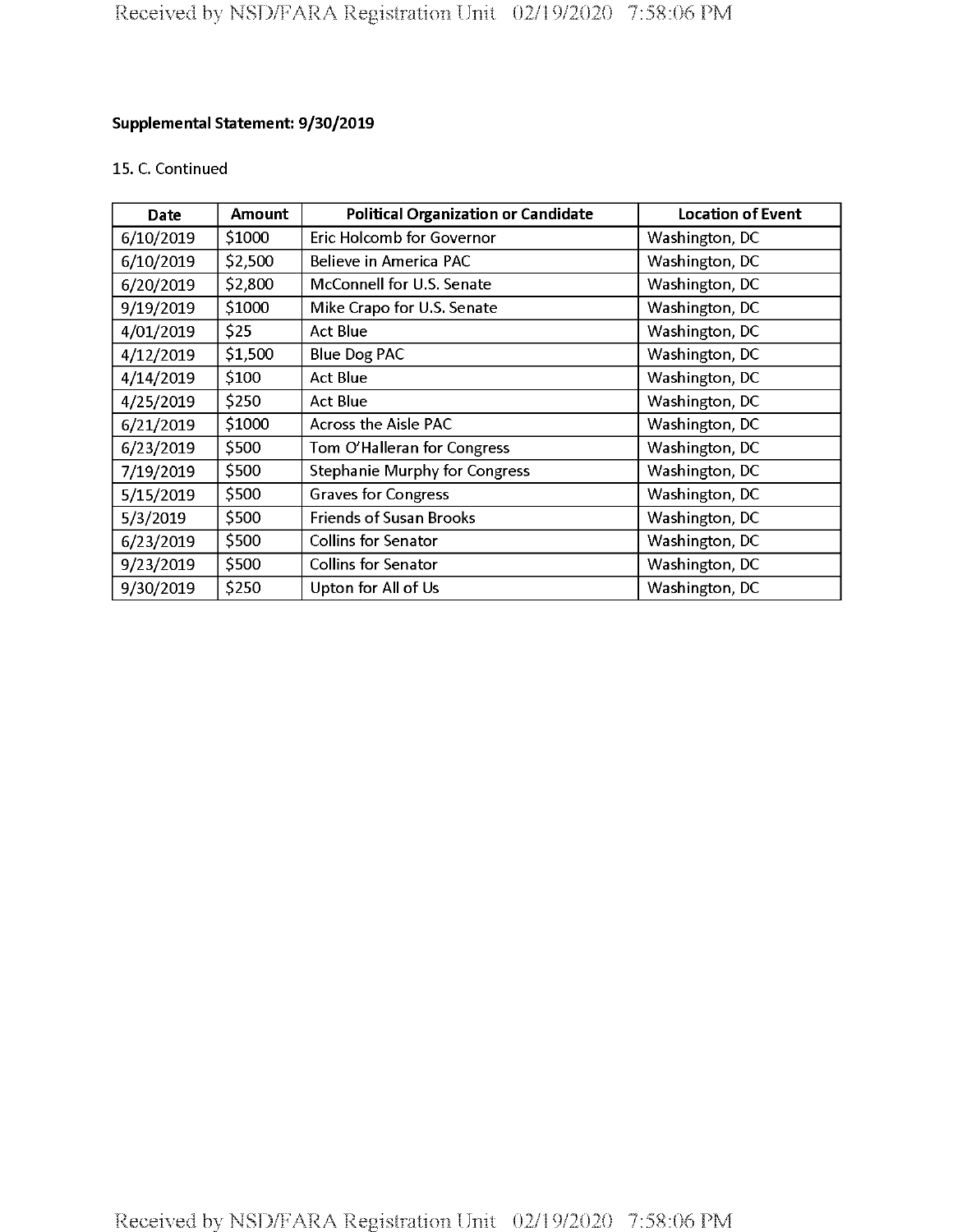| Date:  | Name of Official:                    | Office:                  | Method of | <b>Subject Matter:</b>                |
|--------|--------------------------------------|--------------------------|-----------|---------------------------------------|
|        |                                      |                          | Contact:  |                                       |
| 6/4/19 | Josh Harris, Director, Office of     | Department of State      | Meeting   | Meeting with Deputy Prime Minister    |
|        | Maghreb Affairs, Assistant Secretary |                          |           | Maiteeg                               |
|        | for Africa                           |                          |           |                                       |
| 6/5/19 | Kurt Volker, Executive Director      | <b>McCain Institute</b>  | Meeting   | Meeting with Deputy Prime Minister    |
|        |                                      |                          |           | Maiteeg                               |
| 6/5/19 | Sen. Lindsey Graham                  | U.S. Senate              | Meeting   | Meeting with Deputy Prime Minister    |
|        |                                      |                          |           | Maiteeg                               |
| 6/5/19 | Sen. Todd Young                      | U.S. Senate              | Meeting   | Meeting with Deputy Prime Minister    |
|        |                                      |                          |           | Maiteeg                               |
| 6/6/19 | Patricia Karam, International        | International Republican | meeting   | Public roundtable at which the Deputy |
|        | Republican Institute                 | Institute                |           | Prime Minister presented his outlook  |
|        |                                      |                          |           | on the situation on the ground        |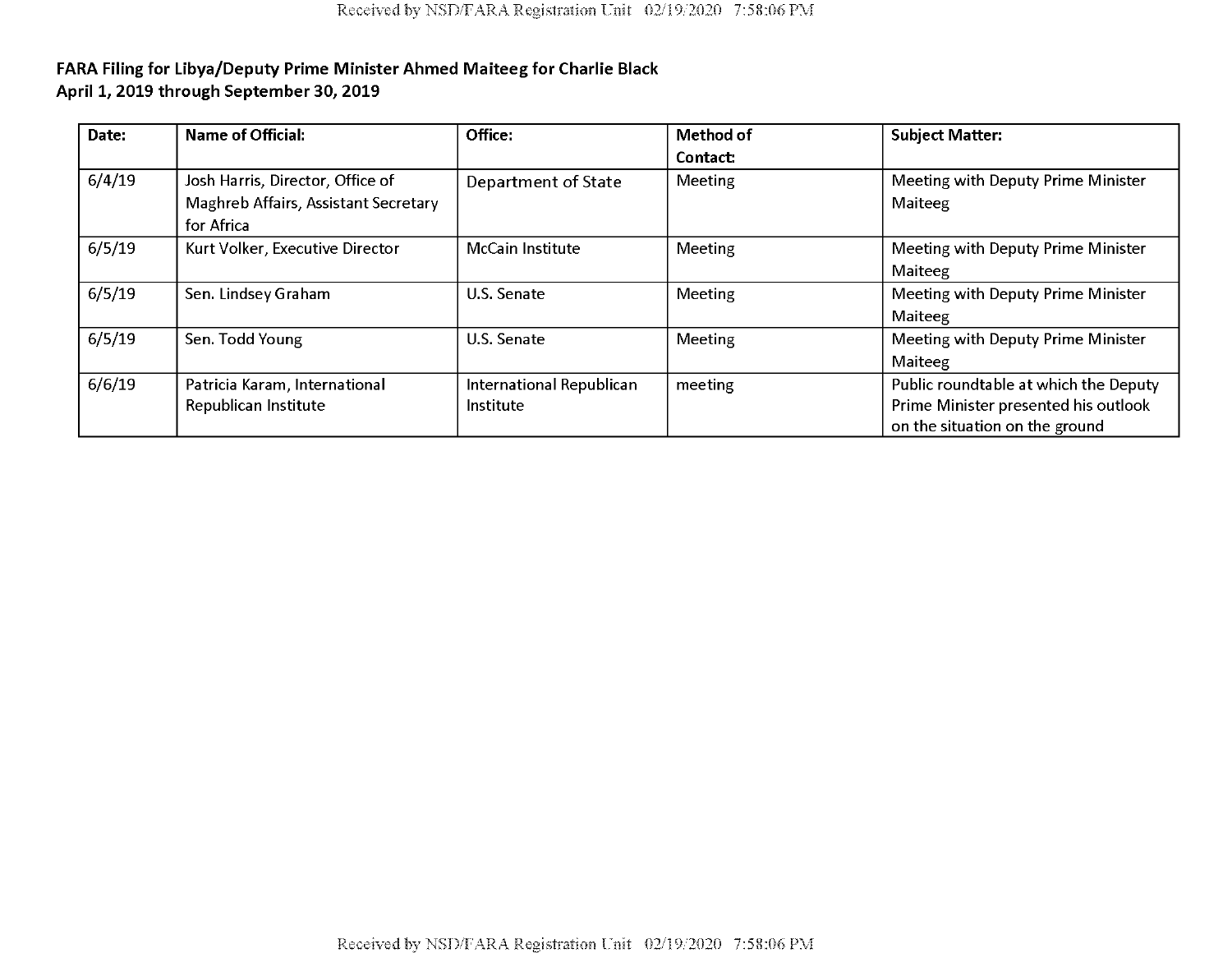| Date:  | <b>Name of Official:</b>          | Office: | Method of | <b>Subject Matter:</b>                  |
|--------|-----------------------------------|---------|-----------|-----------------------------------------|
|        |                                   |         | Contact:  |                                         |
| 6/3/19 | Nicolas Revise - AFP              |         | Email     | Discussion of the Deputy Prime          |
|        |                                   |         |           | Minister's upcoming visit and interview |
|        |                                   |         |           | request                                 |
| 6/3/19 | Julian Pecquet - Al Jazeera       |         | Email     | Discussion of the Deputy Prime          |
|        |                                   |         |           | Minister's upcoming visit and interview |
|        |                                   |         |           | request                                 |
| 6/3/19 | Laura Rosen and Jack Deutsch, Al  |         | 1 Email   | Discussion of the Deputy Prime          |
|        | Monitor                           |         |           | Minister's upcoming visit and interview |
|        |                                   |         |           | request                                 |
| 6/3/19 | Jack Detsch - Al Monitor          |         | 5 emails  | Discussion of the Deputy Prime          |
|        |                                   |         |           | Minister's upcoming visit and interview |
|        |                                   |         |           | request                                 |
| 6/6/19 | Jack Detsch - Al Monitor          |         | 10 emails | Discussion of the Deputy Prime          |
|        |                                   |         |           | Minister's upcoming visit and interview |
|        |                                   |         |           | request                                 |
| 6/3/19 | Matthew Lee - Associated Press    |         | Email     | Discussion of the Deputy Prime          |
|        |                                   |         |           | Minister's upcoming visit and interview |
|        |                                   |         |           | request                                 |
| 6/3/19 | Eli Lake Bloomberg                |         | Email     | Discussion of the Deputy Prime          |
|        |                                   |         |           | Minister's upcoming visit and interview |
|        |                                   |         |           | request                                 |
| 6/3/19 | Mike Giglio - Buzzfeed            |         | Email     | Discussion of the Deputy Prime          |
|        |                                   |         |           | Minister's upcoming visit and interview |
|        |                                   |         |           | request                                 |
| 6/3/19 | Howard LaFranchi - Christian      |         | Email     | Discussion of the Deputy Prime          |
|        | Science Monitor                   |         |           | Minister's upcoming visit and interview |
|        |                                   |         |           | request                                 |
| 6/3/19 | Elise Labott, CNN                 |         | Email     | Discussion of the Deputy Prime          |
|        |                                   |         |           | Minister's upcoming visit and interview |
|        |                                   |         |           | request                                 |
| 6/3/19 | Kavitah Surana and Emily Tamkin - |         | Email     | Discussion of the Deputy Prime          |
|        | Foreign Policy                    |         |           | Minister's upcoming visit and interview |
|        |                                   |         |           | request                                 |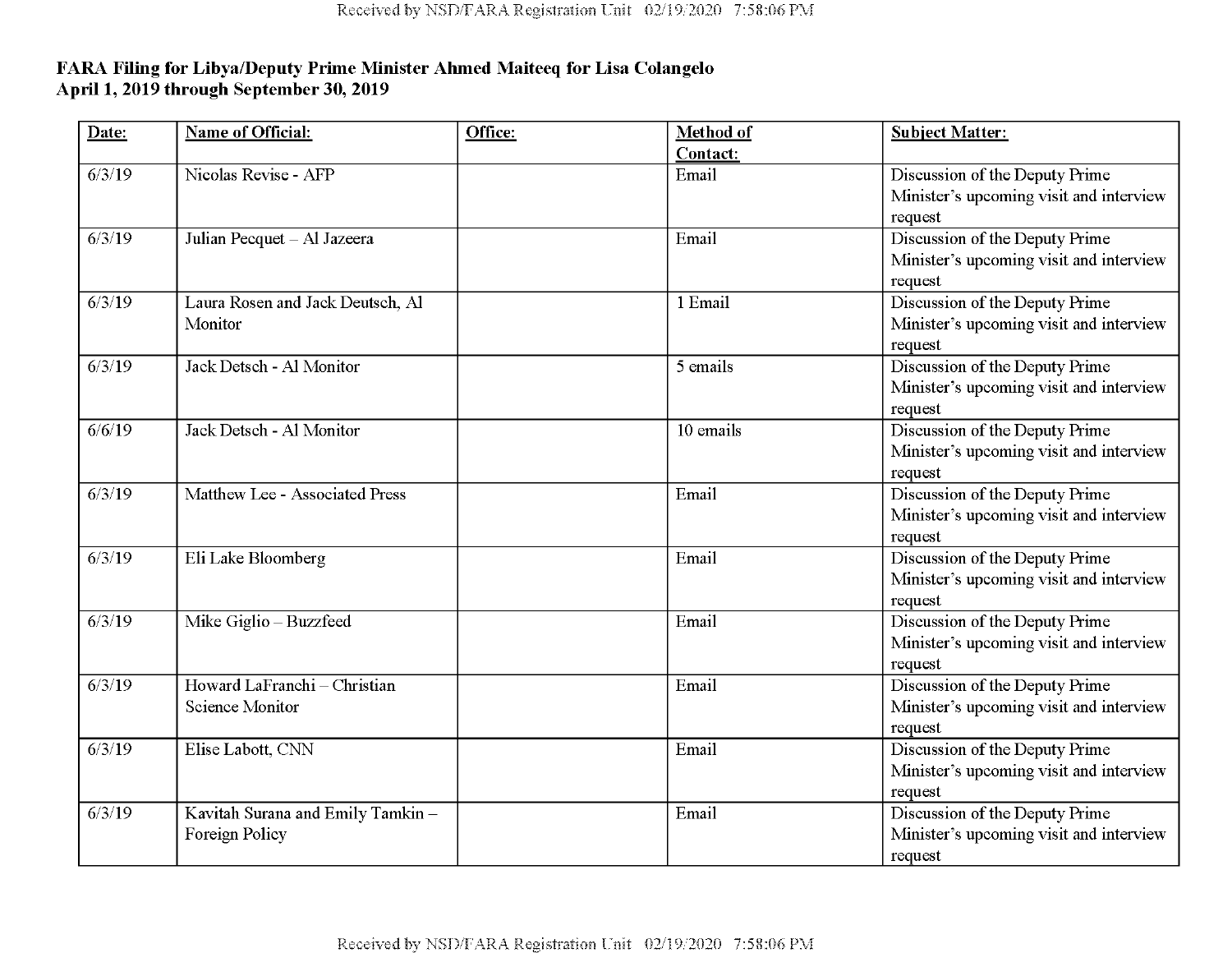| 6/3/19          | Tracy Wilkins - Los Angeles Times   | Email    | Discussion of the Deputy Prime          |
|-----------------|-------------------------------------|----------|-----------------------------------------|
|                 |                                     |          | Minister's upcoming visit and interview |
|                 |                                     |          | request                                 |
| 6/3/19          | David Sanger, New York Times        | Email    | Discussion of the Deputy Prime          |
|                 |                                     |          | Minister's upcoming visit and interview |
|                 |                                     |          | request                                 |
| 6/3/19          | Ali Rosen, PBS Newshour             | Email    | Discussion of the Deputy Prime          |
|                 |                                     |          | Minister's upcoming visit and interview |
|                 |                                     |          | request                                 |
| 6/6/19          | Nick Schiffrin - PBS NewsHour       | 6 emails | Discussion of the Deputy Prime          |
|                 |                                     |          | Minister's upcoming visit and interview |
|                 |                                     |          | request                                 |
| 6/3/19          | Nahal Toosi and Michael Crowley,    | email    | Discussion of the Deputy Prime          |
|                 | Politico                            |          | Minister's upcoming visit and interview |
|                 |                                     |          | request                                 |
| 6/3/19          | Lesley Wrought and Arshad           | 2 emails | Discussion of the Deputy Prime          |
|                 | Mohamed - Reuters                   |          | Minister's upcoming visit and interview |
|                 |                                     |          | request                                 |
| $\sqrt{6/3/19}$ | Uri Freedman and Kathy Gilsinan -   | 2 emails | Discussion of the Deputy Prime          |
|                 | The Atlantic                        |          | Minister's upcoming visit and interview |
|                 |                                     |          | request                                 |
| 6/4/19          | Kathy Gilsinan - The Atlantic       | 1 email  | Discussion of the Deputy Prime          |
|                 |                                     |          | Minister's upcoming visit and interview |
|                 |                                     |          | request                                 |
| 6/5/19          | Kathy Gilsinan, Uri Friedman - The  | meeting  | Meeting with Deputy Prime Minister      |
|                 | Atlantic                            |          | Maiteeq                                 |
| 6/3/19          | Dion Nissenbaum and Alan Cullison - | 1 email  | Discussion of the Deputy Prime          |
|                 | The Wall Street Journal             |          | Minister's upcoming visit and interview |
|                 |                                     |          | request                                 |
| 6/4/19          | Dion Nissenbaum - The Wall Street   | lemail   | Discussion of the Deputy Prime          |
|                 | Journal                             |          | Minister's upcoming visit and interview |
|                 |                                     |          | request                                 |
| 6/5/19          | Dion Nissenbaum - The Wall Street   | 3 emails | Discussion of the Deputy Prime          |
|                 | Journal                             |          | Minister's upcoming visit and interview |
|                 |                                     |          | request                                 |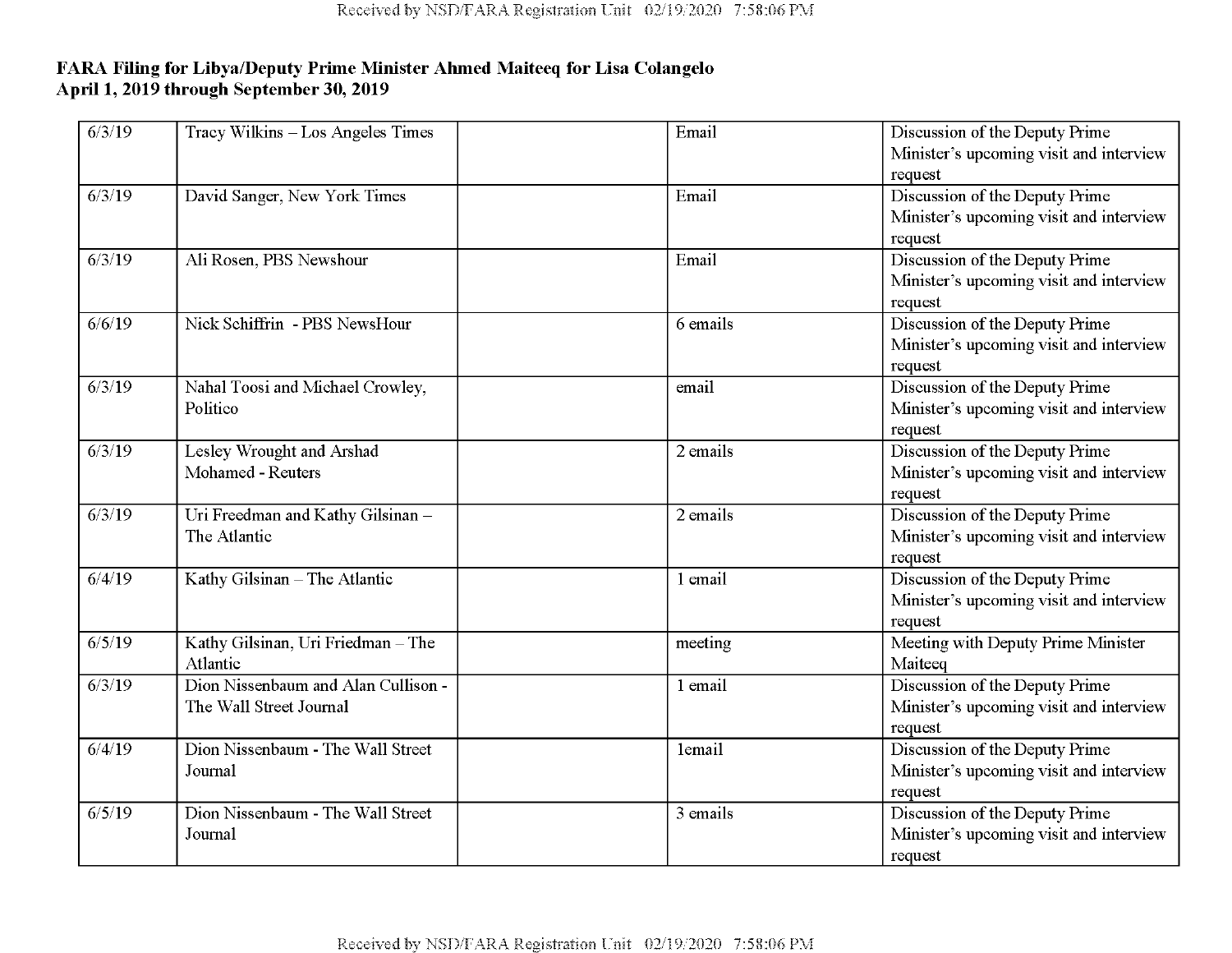| 6/3/19  | Cathy Morello and Missy Ryan - The<br><b>Washington Post</b>        |                                            | 2 emails | Discussion of the Deputy Prime<br>Minister's upcoming visit and interview            |
|---------|---------------------------------------------------------------------|--------------------------------------------|----------|--------------------------------------------------------------------------------------|
|         |                                                                     |                                            |          | request                                                                              |
| 6/4/19  | Missy Ryan - The Washington Post                                    |                                            | 2 emails | Discussion of the Deputy Prime<br>Minister's upcoming visit and interview<br>request |
| 6/4/19  | Missy Ryan - The Washington Post                                    |                                            | meeting  | Meeting with Deputy Prime Minister<br>Maiteeq                                        |
| 6/3/19  | Guy Taylor and David Sands -<br><b>Washington Times</b>             |                                            | 1 email  | Discussion of the Deputy Prime<br>Minister's upcoming visit and interview<br>request |
| 6/3/19  | Benjamin Wolfgang-The Washington<br>Times                           |                                            | 1 email  | Discussion of the Deputy Prime<br>Minister's upcoming visit and interview<br>request |
| 6/6/19  | Benjamin Wolgang - The<br><b>Washington Times</b>                   |                                            | meeting  | Meeting with Deputy Prime Minister<br>Maiteeq                                        |
| 5/29/19 | Lisa Feldman                                                        | Office of Congressman<br>Steve Chabot R-OH | 1 email  | Discussion of the Deputy Prime<br>Minister's upcoming visit and interview<br>request |
| 5/31/19 | Lisa Feldman                                                        | Office of Congressman<br>Steve Chabot R-OH | 2 email  | Discussion of the Deputy Prime<br>Minister's upcoming visit and interview<br>request |
| 6/4/19  | Congressman Steve Chabot R-OH<br>Mark Erste, Foreign Policy staffer | Office of Congressman<br>Steve Chabot R-OH | meeting  | Meeting with Deputy Prime Minister<br>Maiteeq                                        |
| 6/3/19  | Sarah Arkin                                                         | Office of Senator Robert<br>Menendez, D-NJ | 3 emails | Discussion of the Deputy Prime<br>Minister's upcoming visit and interview<br>request |
| 6/5/19  | Sarah Arkin                                                         | Office of Senator Robert<br>Menendez, D-NJ | 3 emails | Discussion of the Deputy Prime<br>Minister's upcoming visit and interview<br>request |
| 6/6/19  | Sarah Arkin                                                         | Office of Senator Robert<br>Menendez, D-NJ | meeting  | Meeting with Deputy Prime Minister<br>Maiteeq                                        |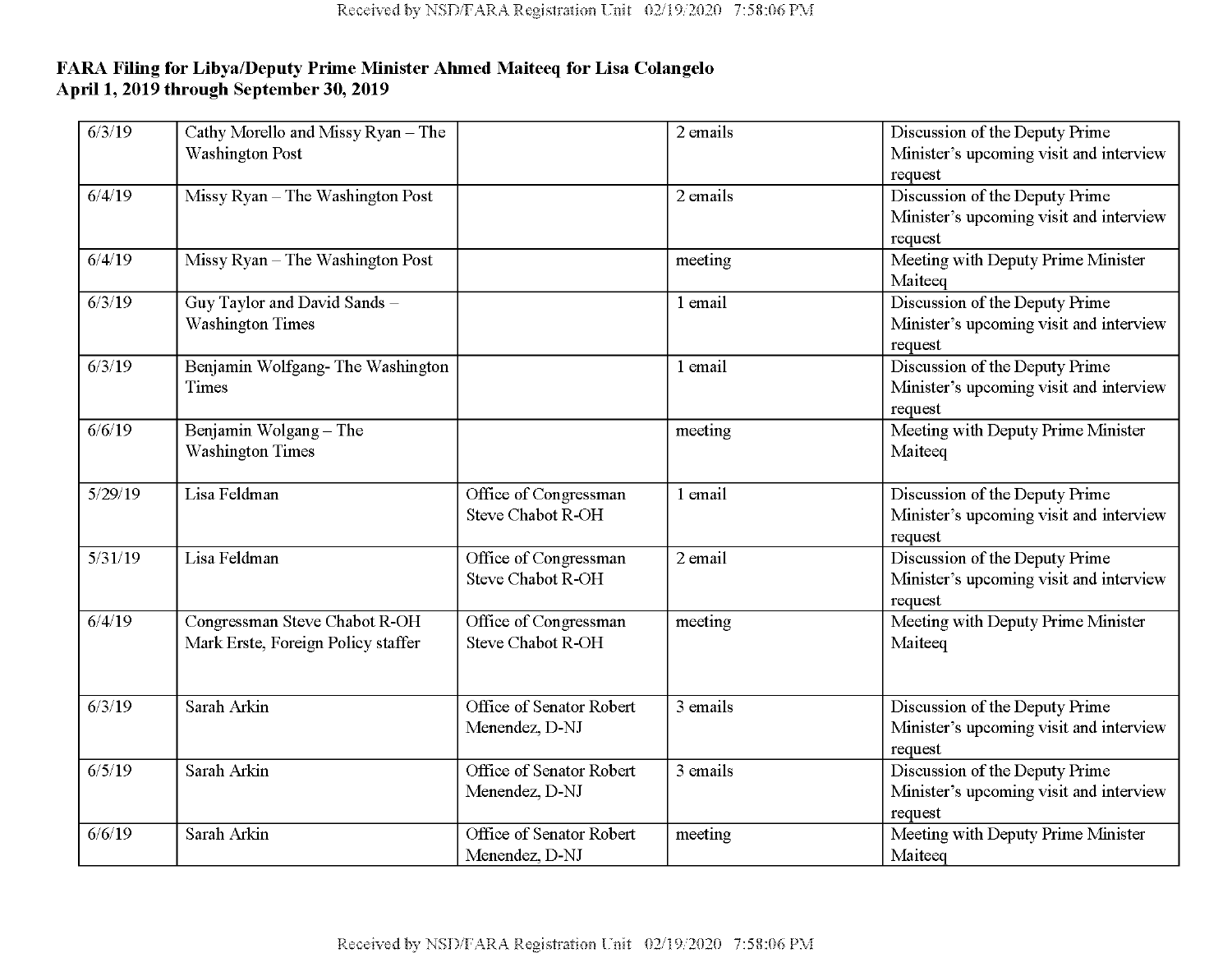| 5/29/19 | Darlene Murray                | Office of Eliot Engel D-NY | Email   | Discussion of the Deputy Prime          |
|---------|-------------------------------|----------------------------|---------|-----------------------------------------|
|         |                               |                            |         | Minister's upcoming visit and interview |
|         |                               |                            |         | request                                 |
| 6/6/19  | Patricia Karam, International | International Republican   | meeting | Public roundtable at which the Deputy   |
|         | Republican Institute          | Institute                  |         | Prime Minister presented his outlook on |
|         |                               |                            |         | the situation on the ground             |
| 6/7/19  | Jack Detsch, Al Monitor       |                            | meeting | Meeting with Deputy Prime Minister      |
|         |                               |                            |         | Maiteeq                                 |
|         |                               |                            |         |                                         |
|         |                               |                            |         |                                         |
|         |                               |                            |         |                                         |
|         |                               |                            |         |                                         |
|         |                               |                            |         |                                         |
|         |                               |                            |         |                                         |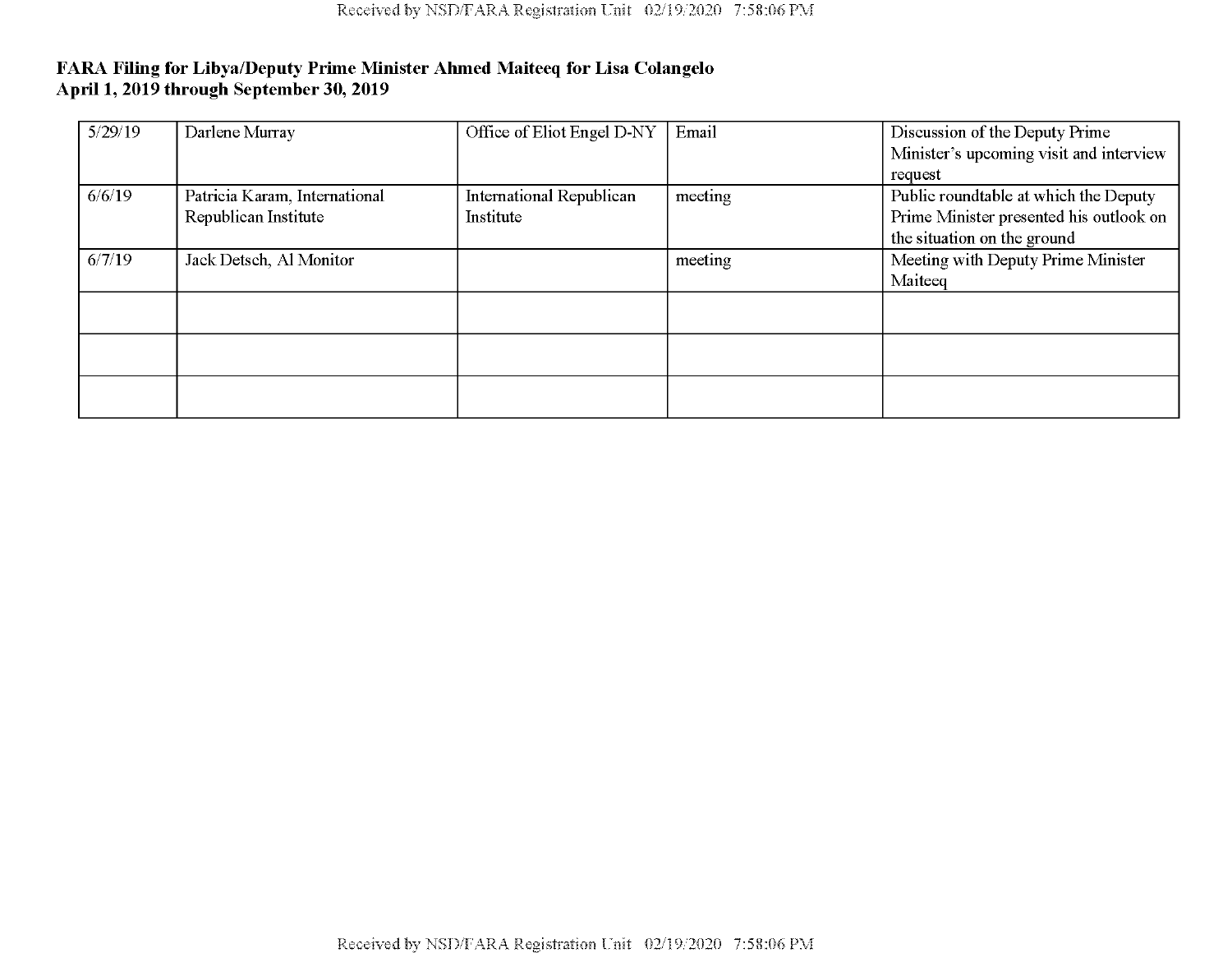| Date:  | <b>Name of Official:</b>            | Office:                | Method of | <b>Subject Matter:</b>             |
|--------|-------------------------------------|------------------------|-----------|------------------------------------|
|        |                                     |                        | Contact:  |                                    |
| 6/5/19 | Bobby Zarate, Senior Foreign Policy | Sen. Marco Rubio, U.S. | Meeting   | Meeting with Deputy Prime Minister |
|        | Advisor                             | Senate                 |           | Maiteeg                            |
| 6/6/19 | Daniel Friedman, Foreign Policy     | Sen. Ben Cardin, U.S.  | Meeting   | Meeting with Deputy Prime Minister |
|        | Fellow                              | Senate                 |           | Maiteeg                            |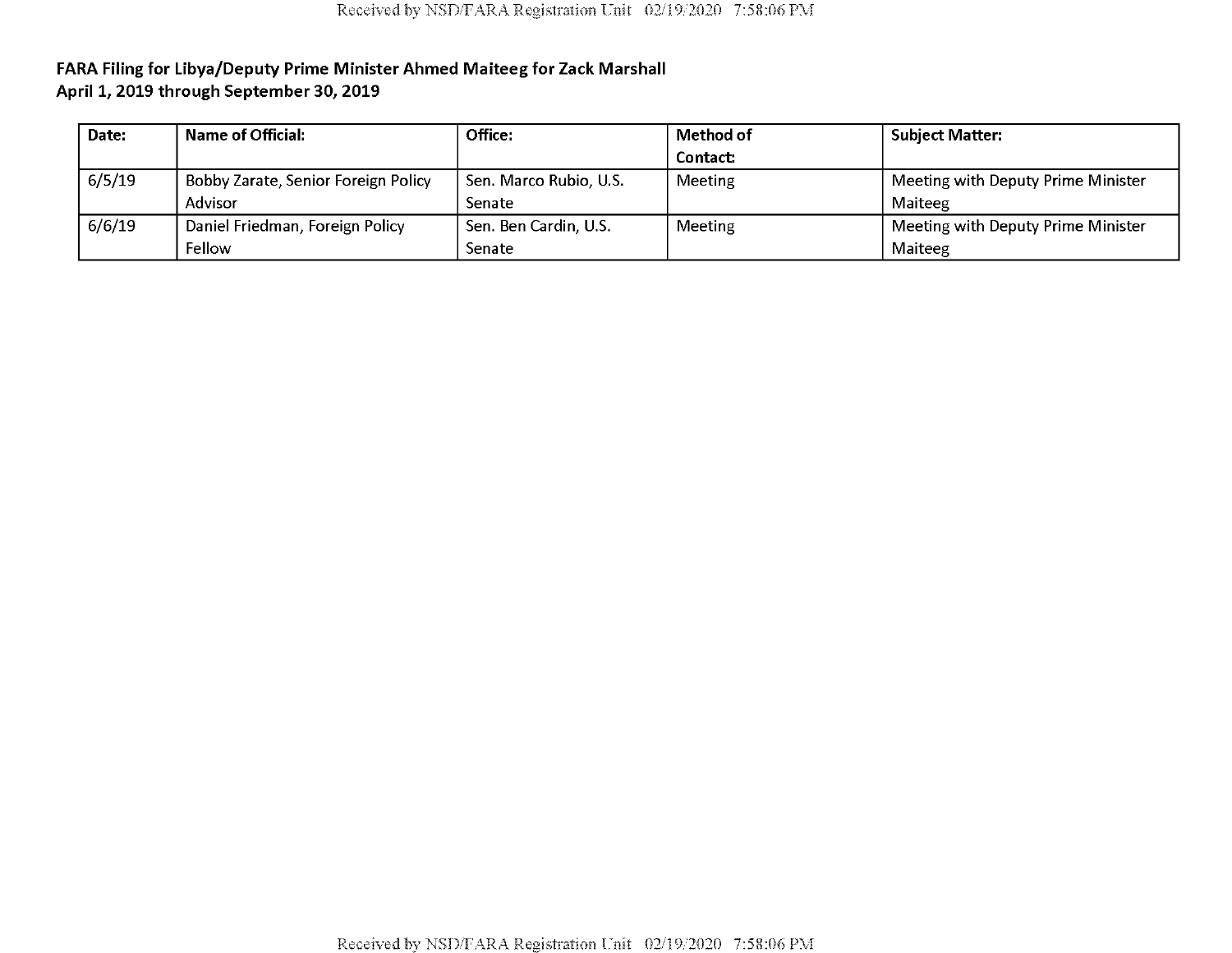| Date:  | <b>Name of Official:</b>      | Office:                  | Method of      | <b>Subject Matter:</b>                |
|--------|-------------------------------|--------------------------|----------------|---------------------------------------|
|        |                               |                          | Contact:       |                                       |
| 6/5/19 | Kathy Gilsinan                | The Atlantic             | <b>Meeting</b> | Meeting with Deputy Prime Minister    |
|        |                               |                          |                | Maiteeg                               |
| 6/5/19 | Uri Friedman                  | The Atlantic             | <b>Meeting</b> | Meeting with Deputy Prime Minister    |
|        |                               |                          |                | Maiteeg                               |
| 6/6/19 | Patricia Karam, International | International Republican | meeting        | Public roundtable at which the Deputy |
|        | Republican Institute          | <b>Institute</b>         |                | Prime Minister presented his outlook  |
|        |                               |                          |                | on the situation on the ground        |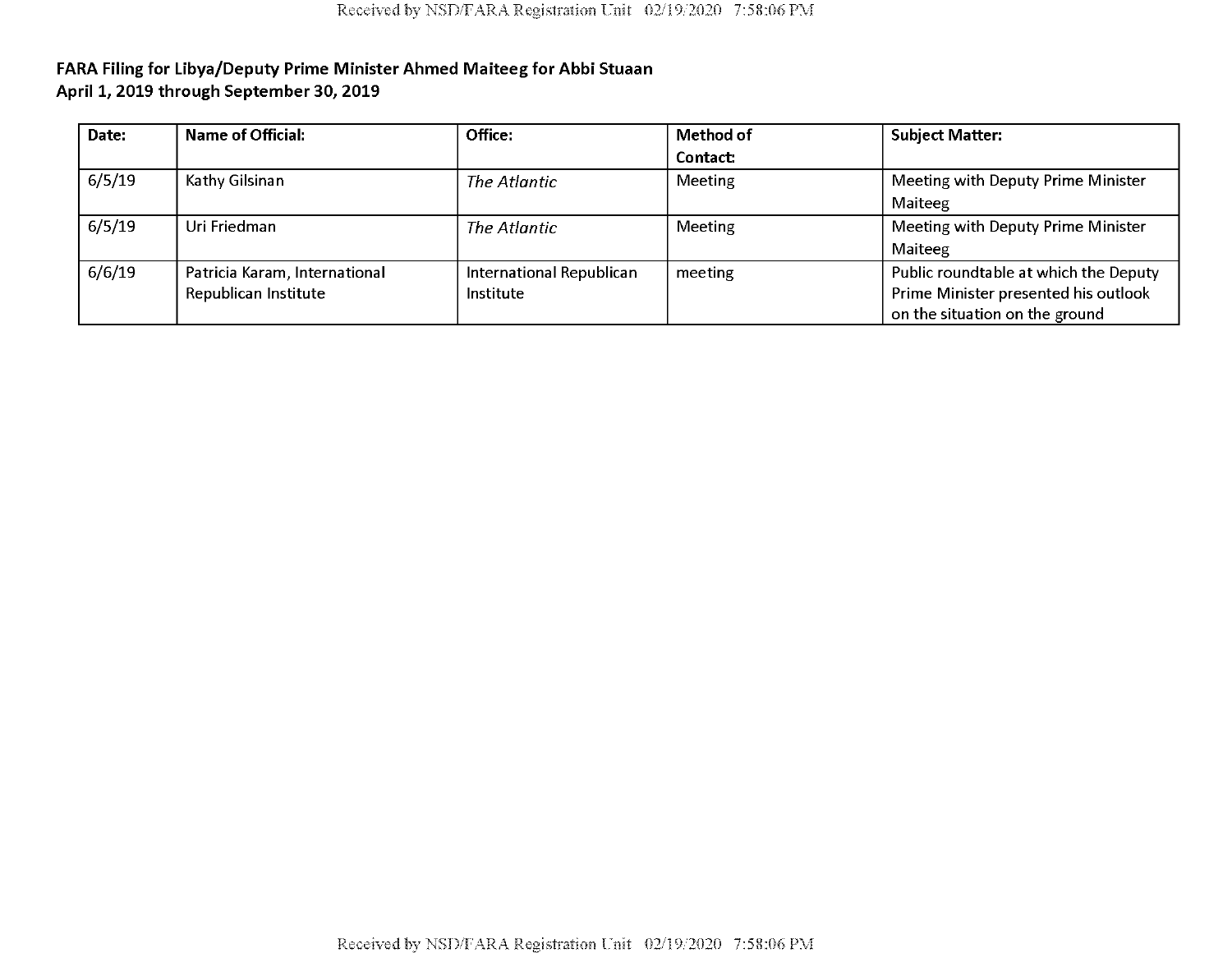| Date:  | Name of Official:                                                   | Office:                                    | Method of<br>Contact: | <b>Subject Matter:</b>                        |
|--------|---------------------------------------------------------------------|--------------------------------------------|-----------------------|-----------------------------------------------|
| 6/4/19 | Congressman Steve Chabot R-OH<br>Mark Erste, Foreign Policy staffer | Office of Congressman<br>Steve Chabot R-OH | meeting               | Meeting with Deputy Prime Minister<br>Maiteeq |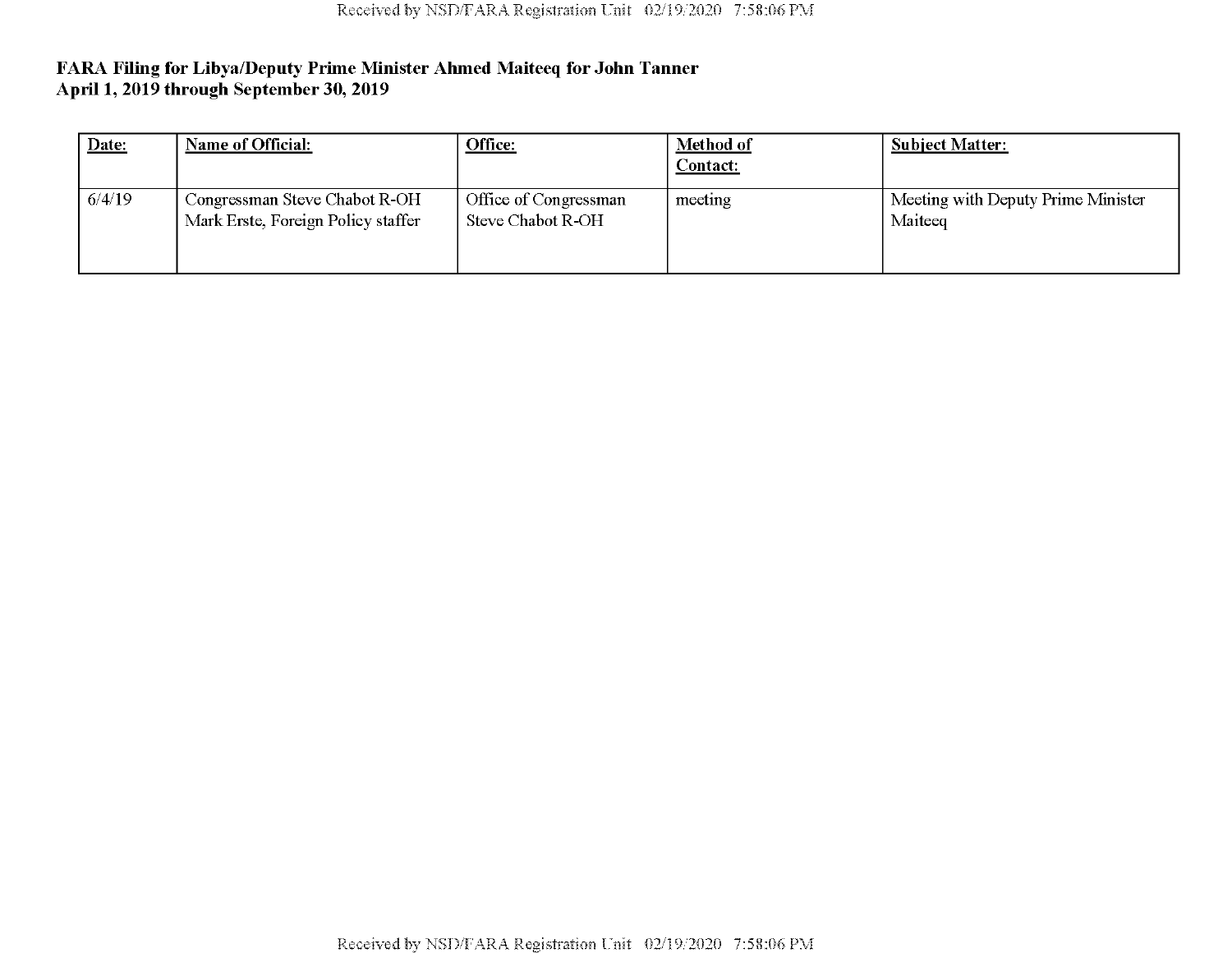FARA Contact Sheet for the Turkish Republic of Northern Cyprus (TRNC) from April 1, 2019 to September 30, 2019 for Lisa Colangelo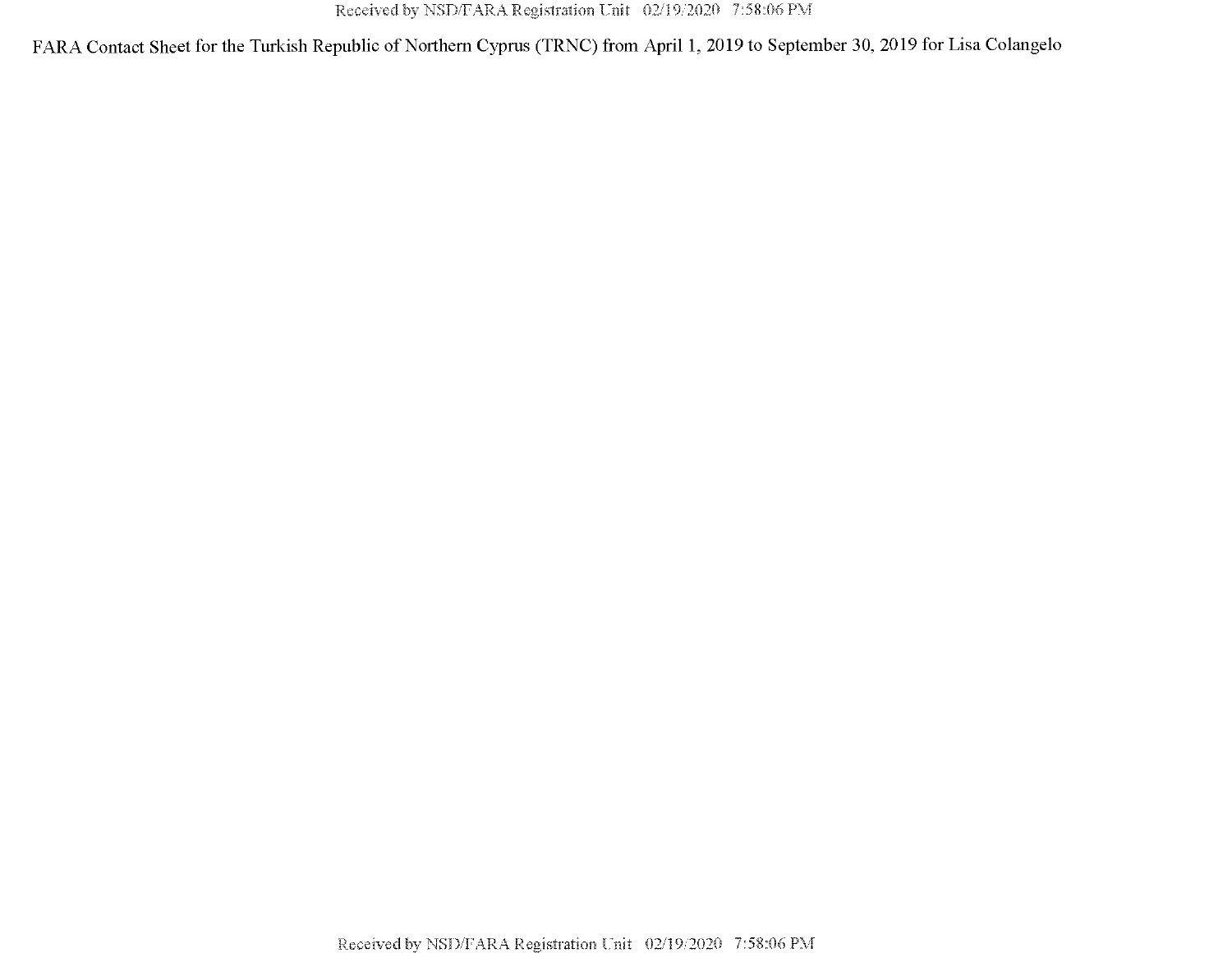| Date:   | Name of Official:                                                               | Office:                  | Method of<br>Contact: | <b>Subject Matter:</b>                                                |
|---------|---------------------------------------------------------------------------------|--------------------------|-----------------------|-----------------------------------------------------------------------|
| 4/2/19  | Molly Cole                                                                      | Gerald Connolly D-VA     | Email                 | Question on State Department report                                   |
| 4/10/19 | Mark Erste                                                                      | <b>Steve Chabot R-OH</b> | 3 emails              | Discussion of pending energy<br>diversification legislation in Senate |
| 4/10/19 | <b>Everett Price</b>                                                            | Helsinki Commission      | Meeting               | Discussion of recent Co-del to Cyprus                                 |
| 4/11/19 | Mark Erste                                                                      | Steve Chabot R-OH        | Email                 | Discussion of S1102                                                   |
| 4/16/19 | Mark Erste                                                                      | Steve Chabot R-OH        | Email                 | Discussion of S 1102                                                  |
| 4/15/19 | Hannah Thoburn                                                                  | James Risch R-ID         | Email                 | Meeting request to discuss S1102                                      |
| 4/20/19 | Mark Erste                                                                      | Steve Chabot R-OH        | Email                 | Discussion of S1102                                                   |
| 4/20/19 | Molly Cole                                                                      | Gerald Connolly D-VA     | Email                 | Discussion of S 1102                                                  |
| 4/26/19 | Hannah Thoburn<br>Andy Olson, Dep Staff Director<br>Cate Sadler, Policy Analyst | James Risch R-ID         | Meeting               | Discussion of S1102                                                   |
| 5/3/19  | <b>Bethany Poulos</b>                                                           | Marco Rubio R-FL         | Meeting               | Discussion of S 1102                                                  |
| 5/3/19  | Molly Cole                                                                      | Gerald Connolly D-VA     | Email                 | Discussion of S 1002                                                  |
| 5/3/19  | <b>Bethany Poulos</b>                                                           | Marco Rubio R-FL         | Email                 | Discussion of S 1102                                                  |
| 5/9/19  | Afreen Akhter                                                                   | Chris Van Hollen D-MD    | Email                 | Meeting request, S1102                                                |
| 5/9/19  | <b>Connor Stubbs</b>                                                            | Adam Smith D-WA          | Email                 | Meeting request S1102                                                 |
| 5/9/19  | <b>Adam Link</b>                                                                | Mac Thornberry R-TX      | Email                 | Meeting request S1102                                                 |
| 5/9/19  | Kyle Stewart                                                                    | Jim Inhofe R-OK          | Email                 | Meeting request S1102                                                 |
| 5/9/19  | John Nobrega                                                                    | Jack Reed D-RI           | Email                 | Meeting request S1102                                                 |
| 5/9/19  | Mark Erste                                                                      | Steve Chabot R-OH        | Email                 | Meeting request S1102                                                 |
| 5/9/19  | Oren Adaki                                                                      | Joe Wilson R-SC          | Email                 | Meeting request S1102                                                 |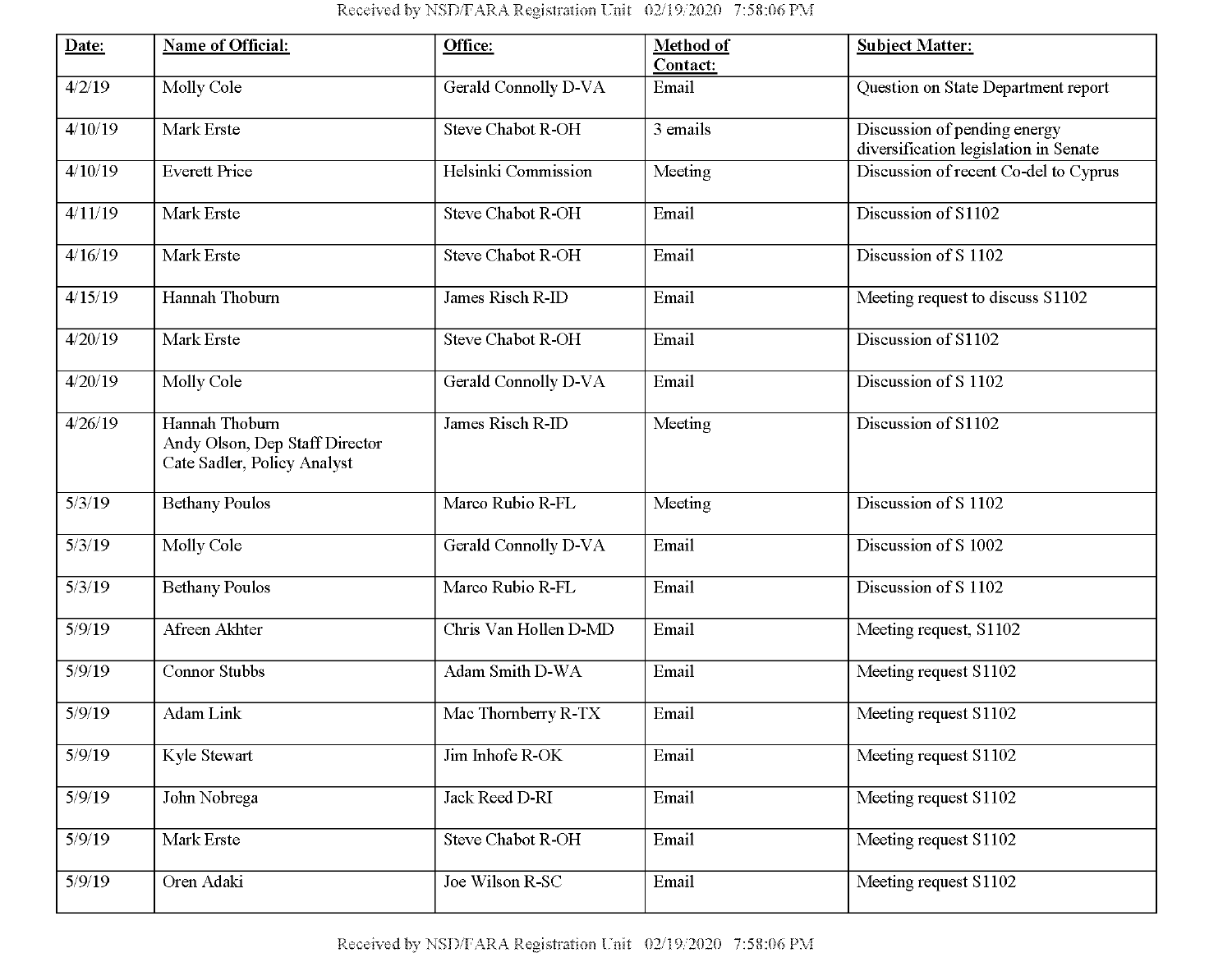Received by NSD/FARA Registration Unit 02/19/2020 7:58:06 PM

| 5/13/19 | Mark Erste                                          | Steve Chabot R-OH                 | 3 Emails and call | Meeting request H Res 372                                     |
|---------|-----------------------------------------------------|-----------------------------------|-------------------|---------------------------------------------------------------|
| 5/13/19 | Molly Cole                                          | Gerald Connolly, D-VA             | Email             | Meeting request H Res 372                                     |
| 5/13/19 | <b>Betsy Dudley</b>                                 | <b>Steve Cohen D-TN</b>           | Email and call    | Meeting request H Res 372                                     |
| 5/13/19 | Kyle Stewart                                        | James Inhofe R-OK                 | 2 Emails          | Meeting request                                               |
| 5/13/19 | Jason Steinbaum<br>Ned Michalek<br>Jacqueline Ramos | <b>Eliot Engel D-NY</b>           | email             | <b>H</b> Res 372                                              |
| 5/14/19 | Jason Steinbaum<br>Ned Michalek<br>Jacqueline Ramos | Eliot Engel D-NY                  | email             | H Res 372                                                     |
| 5/14/19 | Jason Steinbaum                                     | Eliot Engel D-NY                  | Call              | H Res 372                                                     |
| 5/14/19 | Kyle Stewart                                        | James Inhofe R-OK                 | meeting           | Discussion of S1102                                           |
| 5/14/19 | Mark Erste                                          | <b>Steve Chabot R-OH</b>          | 2 Emails          | Discussion of H Res 372                                       |
| 5/15/19 | Mark Erste                                          | Steve Chabot R-OH                 | Email             | Discussion of H Res 372                                       |
| 5/15/19 | Kyle Stewart                                        | Jim Inhofe R-OK                   | Email             | Discussion of prior meeting and annual<br><b>State Letter</b> |
| 5/16/19 | Kyle Stewart                                        | Jim Inhofe R-OK                   | 2 Email           | Discussion of prior meeting and annual<br>State letter        |
| 5/17/19 | <b>Connor Stubbs</b>                                | Adam Smith D-WA                   | Email             | Cyprus and NDAA                                               |
| 5/17/19 | John Nobrega                                        | <b>Jack Reed D-RI</b>             | Email             | Cyprus and NDAA                                               |
| 5/23/19 | John Nobrega                                        | Jack Reed D-RI                    | 2 Emails          | Cyprus and NDAA                                               |
| 6/5/19  | <b>Bill Monahan</b>                                 | Jack Reed D-RI                    | Meeting           | Cyprus and NDAA                                               |
| 8/27/19 | Paul Belkin, Brendan McGarry                        | Congressional Research<br>Service | Email             | Cyprus and NDAA                                               |
| 8/28/19 | Paul Belkin, Brendan McGarry                        | Congressional Research<br>Service | 4 emails          | Cyprus and NDAA                                               |